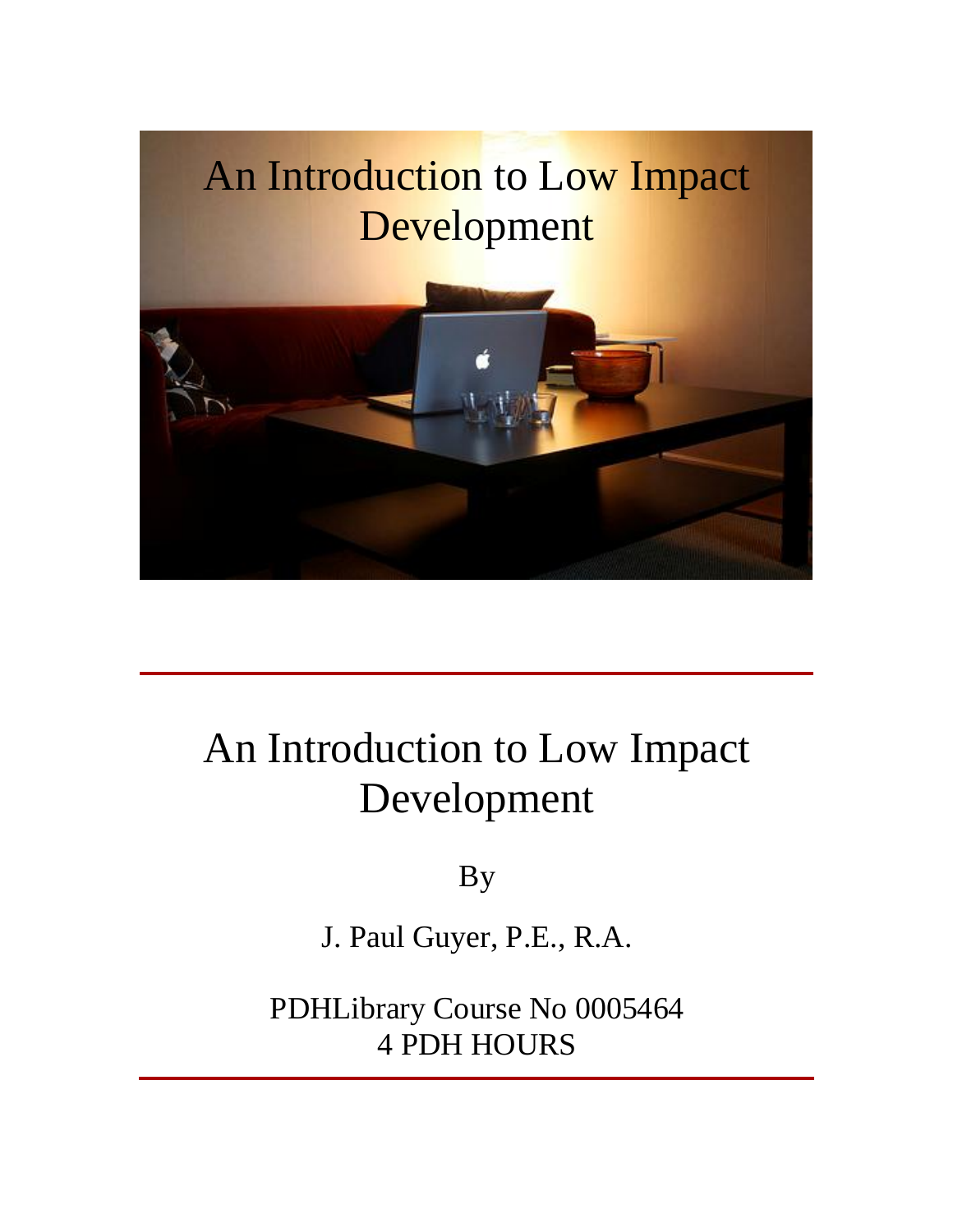# **Introduction Lature 19**<br>Low Impact Development



**G u ye r P ar t n e r s 4 4 2 4 0 C l u b h o u s e D r i v e E l M a c e r o ,C A 9 5 6 1 8 ( 5 3 0 ) 7 7 5 8 - 6 6 3 7 j p g u y e r [@p](mailto:jpguyer@pacbell.net) a c b e l l .n e t**

### J. Paul Guyer, P.E., R.A.

Paul Guyer is a registered civil engineer, mechanical engineer, fire protection engineer, and architect with over 35 years experience in the design of buildings and related infrastructure. For an additional 9 years he was a senior advisor to the California Legislature on infrastructure and capital outlay issues. He is a graduate of Stanford University and has held numerous national, state and local positions with the American Society of Civil Engineers and National Society of Professional Engineers.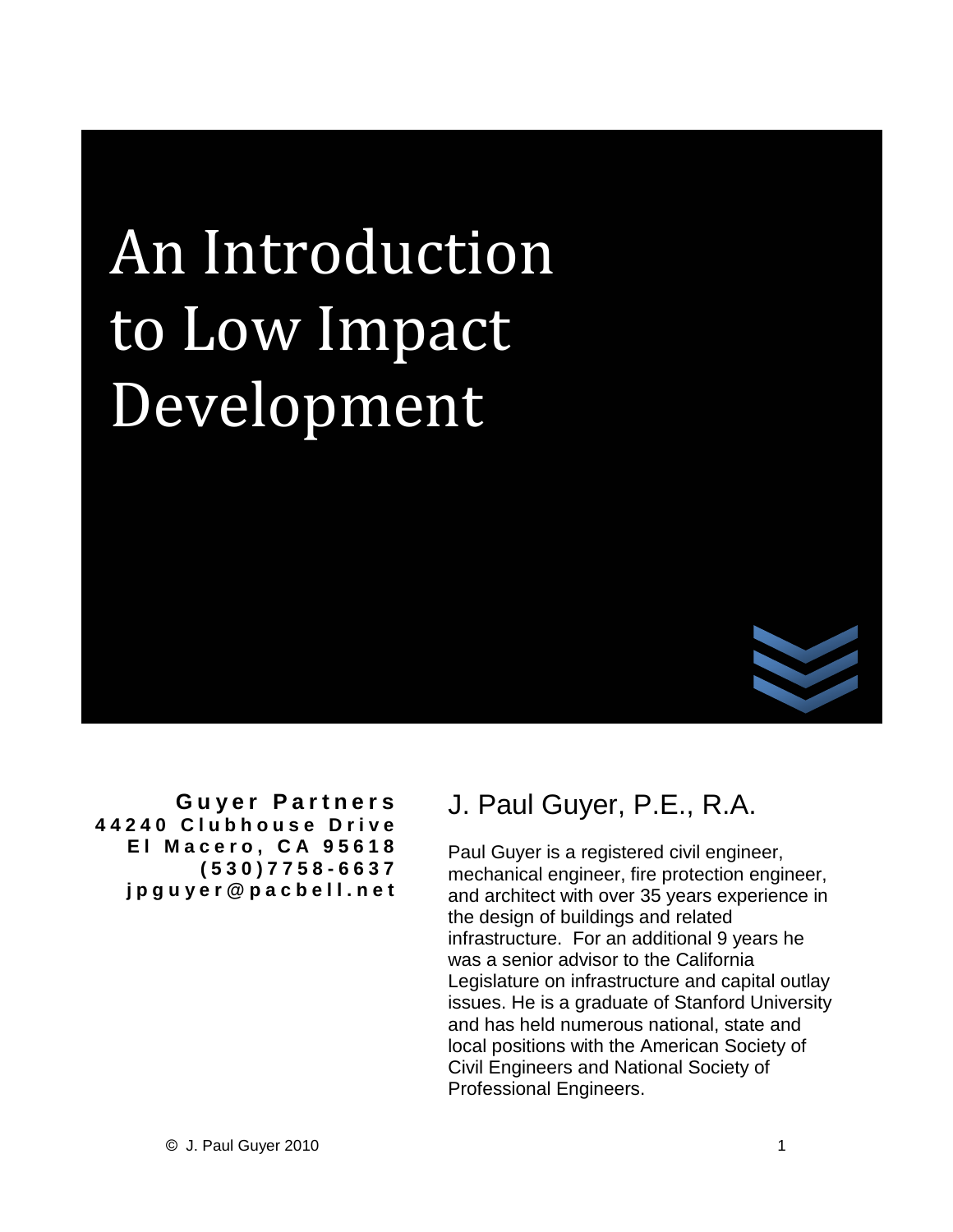#### **CONTENTS**

- **1. INTRODUCTION**
- **2. STORMWATER MANAGEMENT USING THE HYDROLOGIC CYCLE APPROACH**
- **3. LID DESIGN GOALS AND OBJECTIVES**
- **4. COMPARISON OF LID TO CONVENTIONAL PRACTICES**
- **5. DISTRIBUTED MICRO-SCALE SYSTEMS**

 course isadapted from the *Unified Facilities Criteria* of the United States government, which is in the urse is adapted from the *Unified Facilities Criteria* of the U<br>domain, has unlimited distribution and is not copyrighted.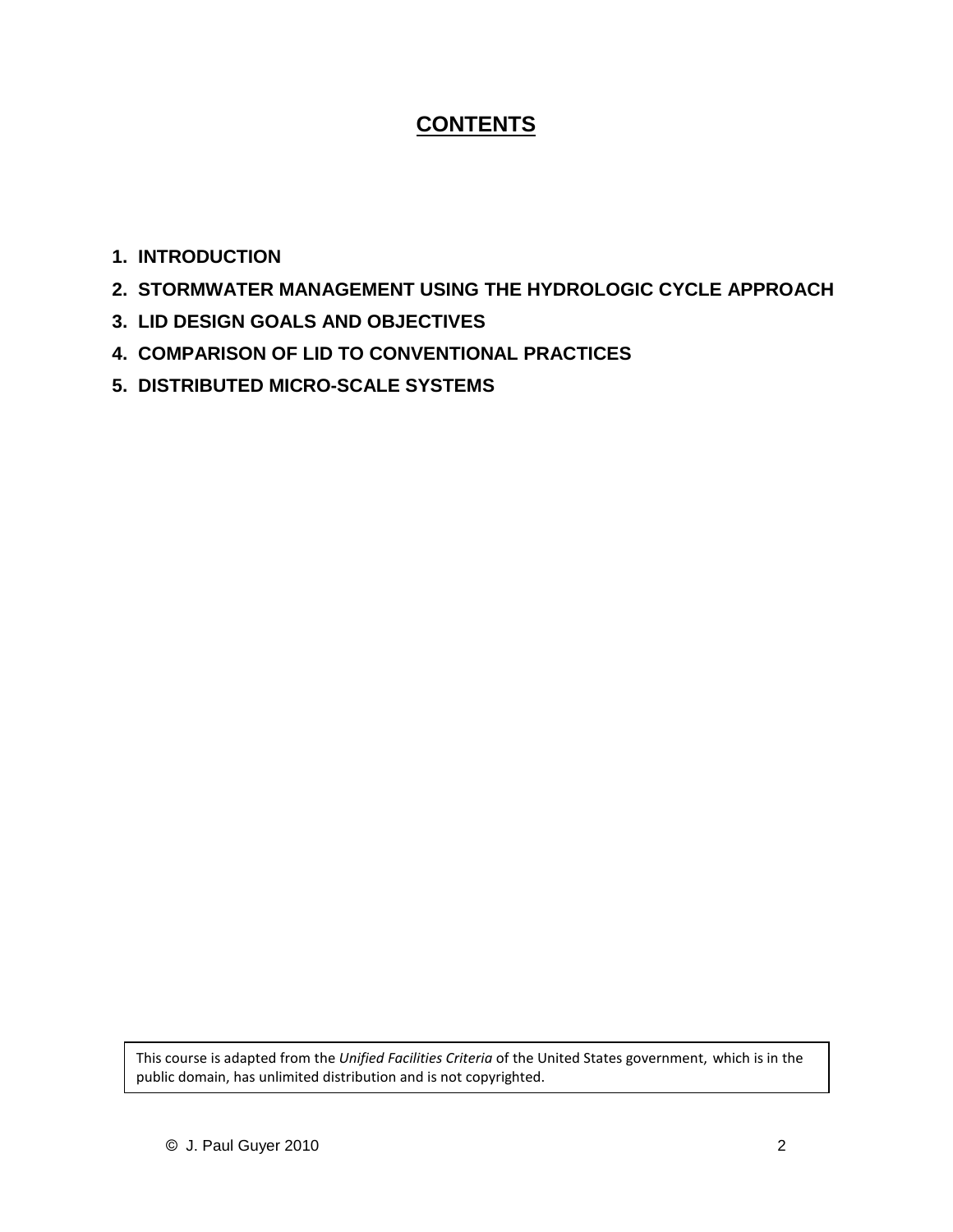#### **1. INTRODUCTION**

**1.1 DEFINITION OF LID.** Low Impact Development (LID) is a stormwater management strategy concerned with maintaining or restoring the natural hydrologic functions of a site to achieve natural resource protection objectives and fulfill environmental regulatory requirements. LID employs a variety of natural and built features that reduce the rate of runoff, filter out its pollutants, and facilitate the infiltration of water into the ground. By reducing water pollution and increasing groundwater recharge, LID helps to improve the quality of receiving surface waters and stabilize the flow rates of nearby streams. LID incorporates a set of overall site design strategies as well as highly localized, small scale, decentralized source control techniques known as Integrated Management Practices (IMPs). IMPs may be integrated into buildings, infrastructure, or landscape design. Rather than collecting runoff in piped or channelized networks and controlling the flow downstream in a large stormwater management facility, LID takes a decentralized approach that disperses flows and manages runoff closer to where it originates. Because LID embraces a variety of useful techniques for controlling runoff, designs can be customized according to local regulatory and resource protection requirements, as well as site constraints. New projects, redevelopment projects, and capital improvement projects can all be viewed as candidates for implementation of LID.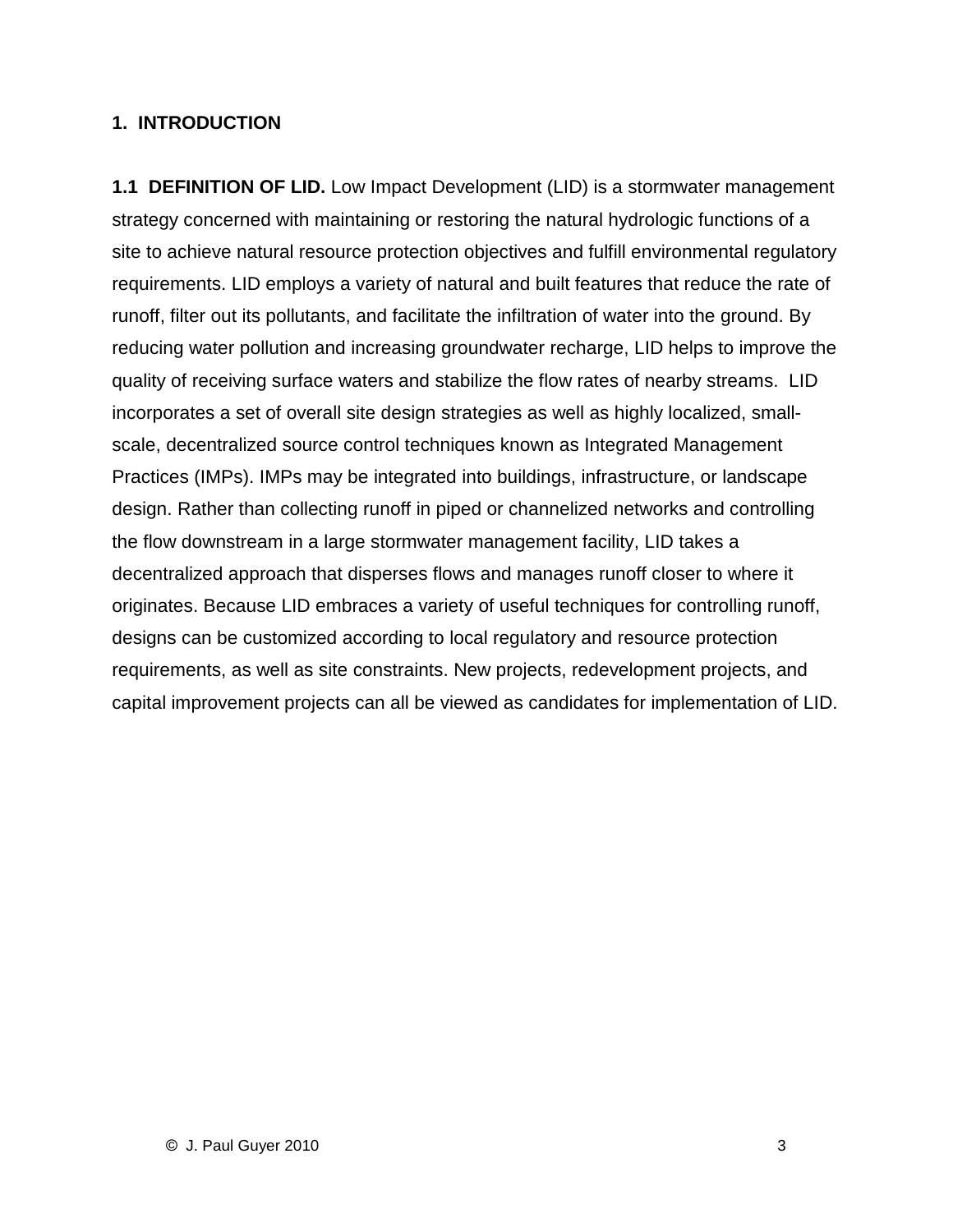

Figure 1.1 Key Elements of LID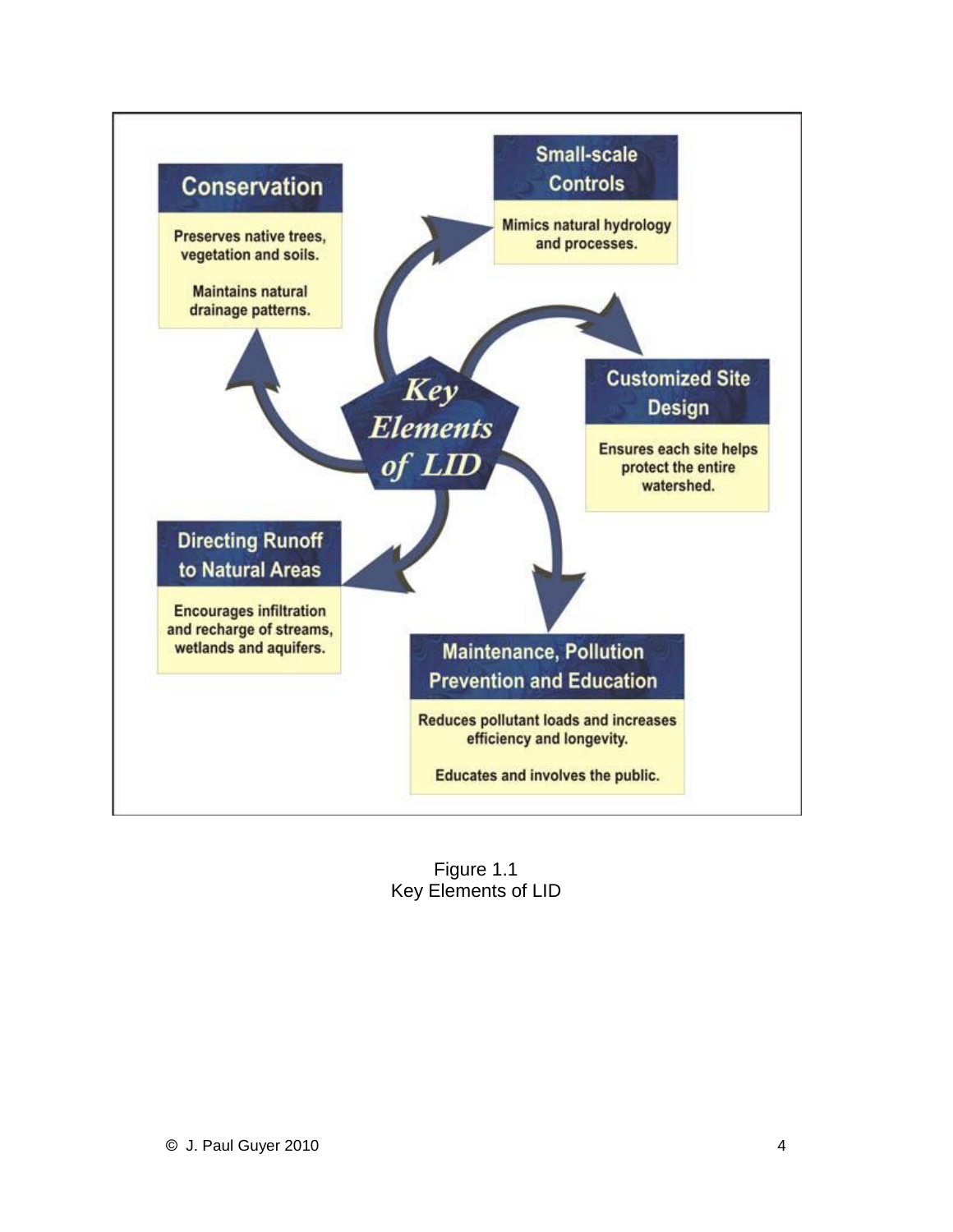**1.2 BACKGROUND ON THE USE OF LID.** The use of LID was pioneered in the 1.2 BACKGROUND ON THE USE OF LID. The use of LID was pioneered in the<br>1990s by the Prince George's County, Maryland Department of Environmental 1990s by the Prince George's County, Maryland Department of Environmental<br>Resources (PGDER). Prince George's County has a population of over 800,000, and land uses within the County are very diverse, ranging from sparsely populated natural and agricultural areas to densely populated urban centers. The LID effort in Prince George's County began with the development and use of bioretention cells. A<br>George's County began with the development and use of bioretention cells. A bioretention cell is created by replacing existing soil with a highly porous soil mixture, grading the area to form a shallow depression, and replanting the area with specially selected vegetation. The vegetation must be able to tolerate temporarily saturated soil conditions as well as the pollutants contained in the local runoff. When it rains, bioretention areas collect the runoff and then filter out the pollutants as the water

passes down through the soil.<br>The County's initial experience with bioretention led to a full-scale effort to incorporate The County's initial experience with bioretention led to a full-scale effort to incorporate<br>LID into the County's resource protection program. In 1998, the County produced the first municipal LID manual. This was later expanded into a nationally distributed LID manual published in 2000. A feasibility study was prepared by the Low Impact Development Center in 2002 that provided guidance on how LID could be used to retrofit urban areas. Numerous municipalities, including Portland, Oregon, are incorporating LID techniques into their urban resource protection programs. Although LID concepts and techniques are new to many planners in the United States, many of these techniques have been successfully used in Europe and Asia for many years. The effectiveness of these projects in managing runoff, reducing construction and maintenance costs, and creating ancillary benefits such as community involvement has created significant interest in LID. The challenge is to adapt these approaches and techniques to the unique requirements of facilities on a wider scale.

**1.3 THIS DISCUSSION.** This discussion provides an introduction to guidelines for integrating LID planning and design into a facility's regulatory and resource protection programs. It will be useful to engineers, planners, maintenance personnel, regulatory compliance staff, and community outreach staff who want a basic understanding of the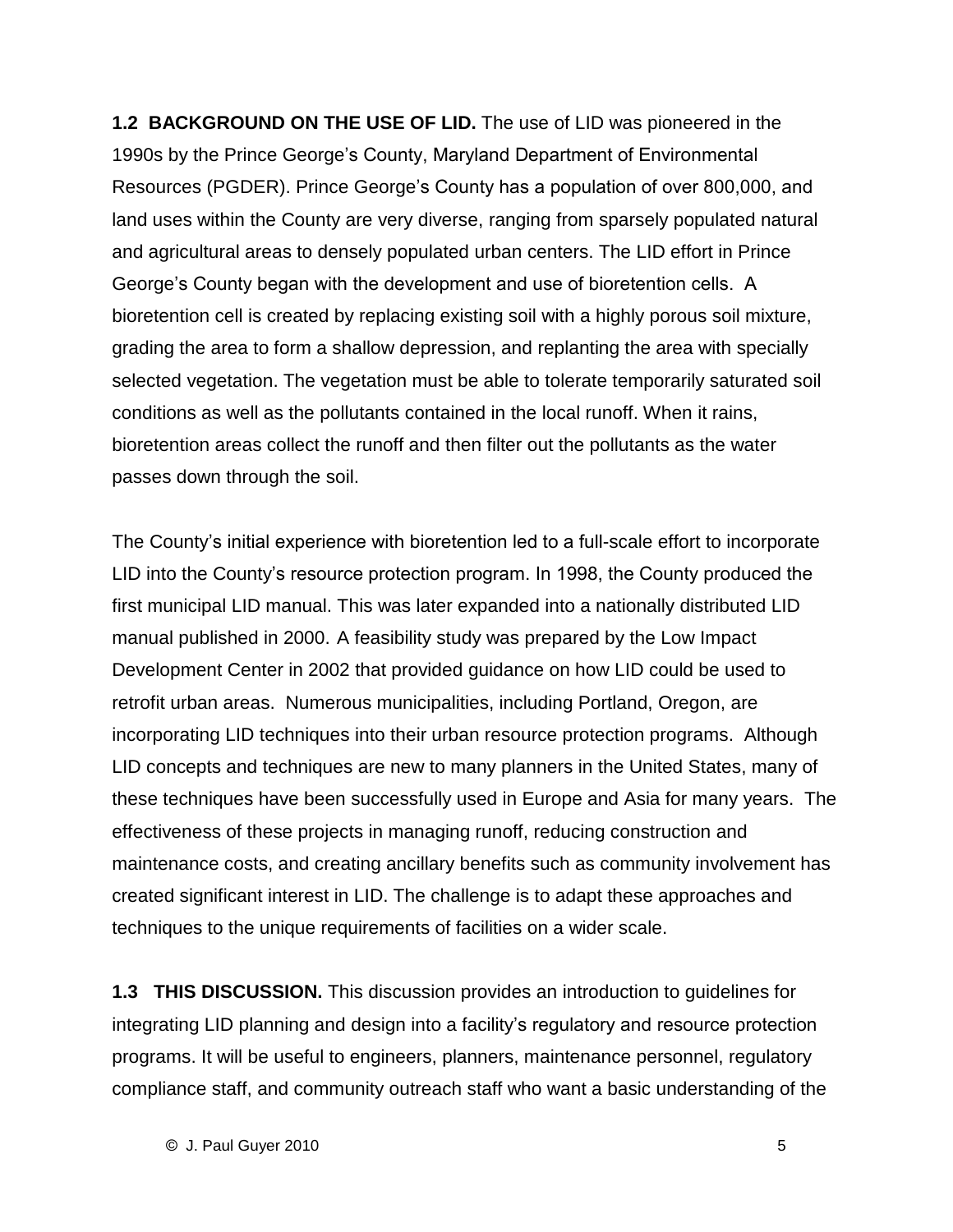technical and administrative concepts associated with the design, construction, and maintenance of LID features. It answers the following questions:

- What is LID and what value does it have for facility owners?
- What are the basic planning, design, construction, and maintenance considerations?
- How can this approach be incorporated into facility operations?
- Where are successful examples of LID facilities and programs?
- Where can additional guidance be obtained?

**1.4 LID SITE DESIGN STRATEGIES.** The goal of LID site design is to reduce the hydrologic impact of development and to incorporate techniques that maintain or restore the site's hydrologic and hydraulic functions. The optimal LID site design minimizes runoff volume and preserves existing flow paths. This minimizes infrastructural requirements. By contrast, in conventional site design, runoff volume and energy may increase, which results in concentrated flows that require larger and more extensive stormwater infrastructure. Generally, site design strategies for any project will address the arrangement of buildings, roads, parking areas, and other features, and the conveyance of runoff across the site. LID site design strategies achieve all of the basic objectives of site design while also minimizing the generation of runoff. Some examples of LID site design strategies discussed include:

- Grade to encourage sheet flow and lengthen flow paths.
- Maintain natural drainage divides to keep flow paths dispersed.
- Disconnect impervious areas such as pavement and roofs from the storm drain network, allowing runoff to be conveyed over pervious areas instead.
- Preserve the naturally vegetated areas and soil types that slow runoff, filter out pollutants, and facilitate infiltration.
- Direct runoff into or across vegetated areas to help filter runoff and encourage recharge.
- Provide small-scale distributed features and devices that help meet
	- $\bullet$  J. Paul Guyer 2010  $\bullet$  6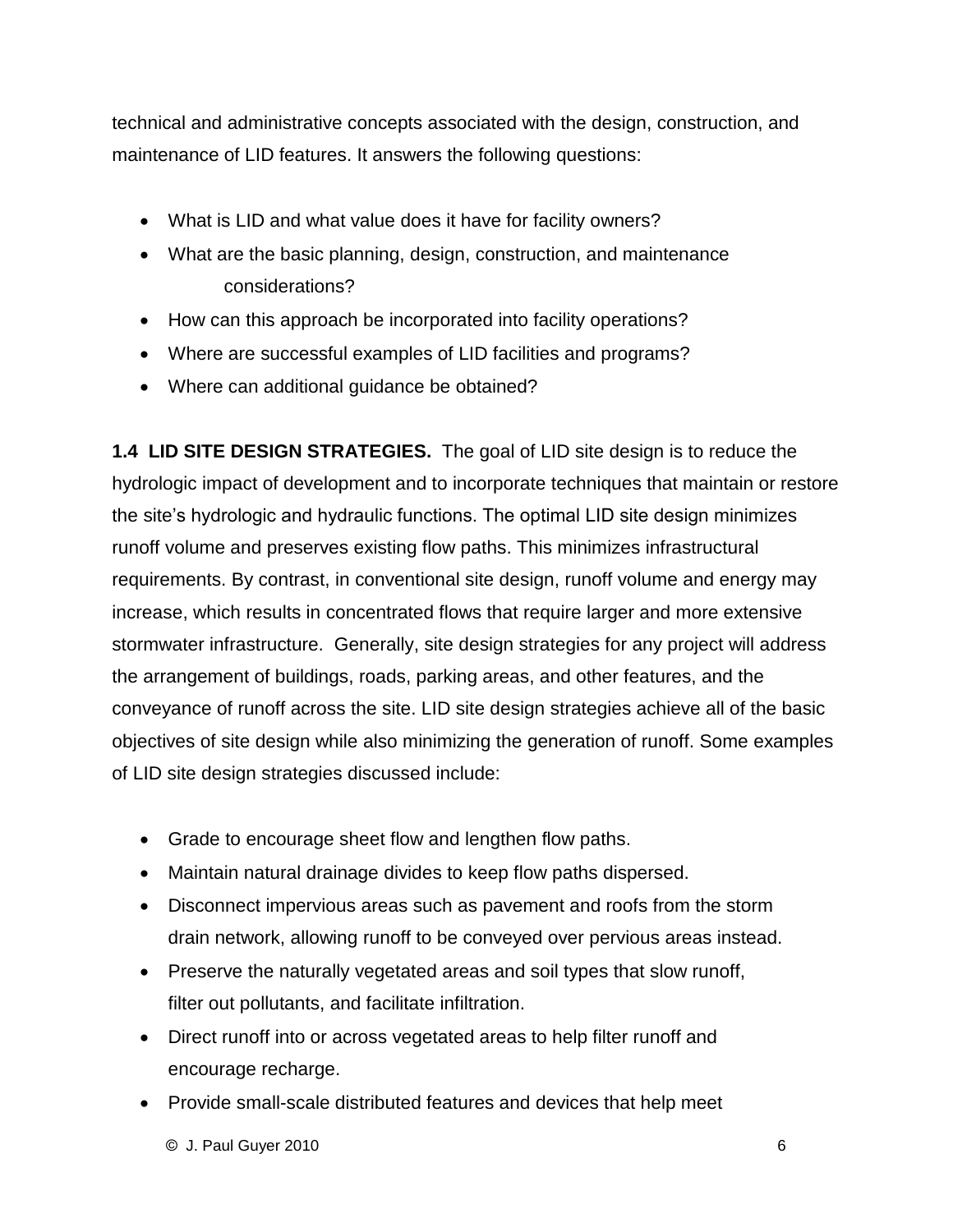regulatory and resource objectives.

 Treat pollutant loads where they are generated, or prevent their generation.

**1.4 LID Devices.** Reevaluate the site design once all of the appropriate site design strategies are considered and proposed to determine whether the stormwater management objectives have been met. Stormwater management controls, if required, should be located as close as possible to the sources of potential impacts. The management of water quality from pavement runoff, for example, should utilize devices that are installed at the edge of the pavement. These types of controls are generally small-scale (because the site planning strategies have created small-scale drainage areas and runoff volumes) and can be designed to address very specific management issues. The objective is to consider the potential of every part of the landscape, When selecting LID devices, preference should be given to those that use natural systems, processes, and materials. The following list briefly defines the LID devices.

**1.5 BASIC LIST OF INTEGRATED MANAGEMENT PRACTICES (IMP).** Here is a basic list of IMPs that are available.

- Bioretention: Vegetated depressions that collect runoff and facilitate its infiltration into the ground.
- Dry Wells: Gravel- or stone-filled pits that are located to catch water from roof downspouts or paved areas.
- Filter Strips: Bands of dense vegetation planted immediately downstream of a runoff source designed to filter runoff before entering a receiving structure or water body.
- Grassed Swales: Shallow channels lined with grass and used to convey and store runoff.
- Infiltration Trenches: Trenches filled with porous media such as bioretention material, sand, or aggregate that collect runoff and exfiltrate it into the ground.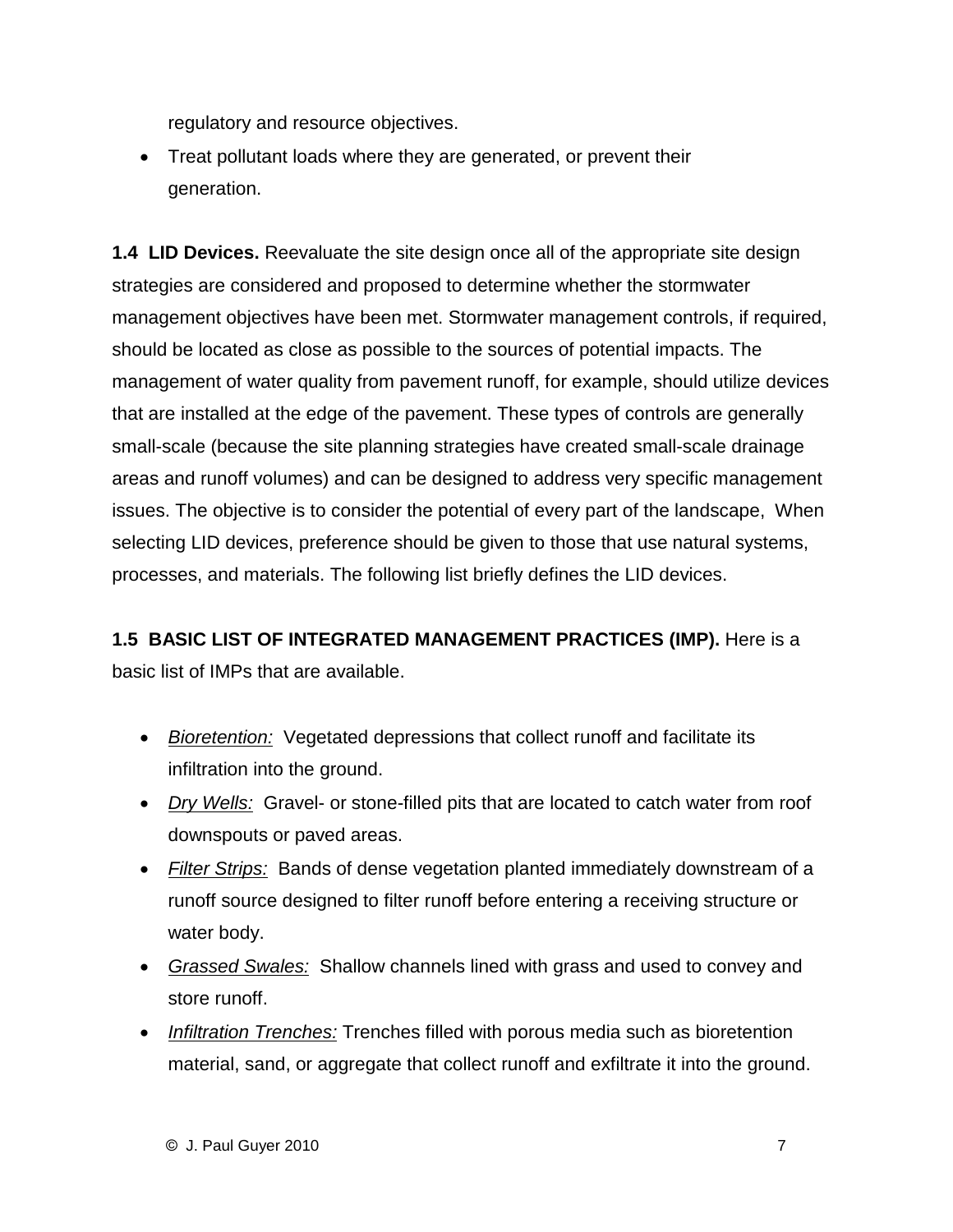- Inlet Pollution Removal Devices: Small stormwater treatment systems that are installed below grade at the edge of paved areas and trap or filter pollutants in runoff before it enters the storm drain.
- Permeable Pavement: Asphalt or concrete rendered porous by the aggregate structure.
- Permeable Pavers: Manufactured paving stones containing spaces where water can penetrate into the porous media placed underneath.
- Rain Barrels and Cisterns: Containers of various sizes that store the runoff delivered through building downspouts. Rain barrels are generally smaller structures, located above ground. Cisterns are larger, are often buried underground, and may be connected to the building's plumbing or irrigation system.
- Soil Amendments: Minerals and organic material added to soil to increase its capacity for absorbing moisture and sustaining vegetation.
- Tree Box Filters: Curbside containers placed below grade, covered with a grate, filled with filter media and planted with <sup>a</sup> tree in the center.
- Vegetated Buffers: Natural or man-made vegetated areas adjacent to a water body, providing erosion control, filtering capability, and habitat.
- Vegetated Roofs: Impermeable roof membranes overlaid with a lightweight planting mix with a high infiltration rate and vegetated with plants tolerant of heat, drought, and periodic inundation.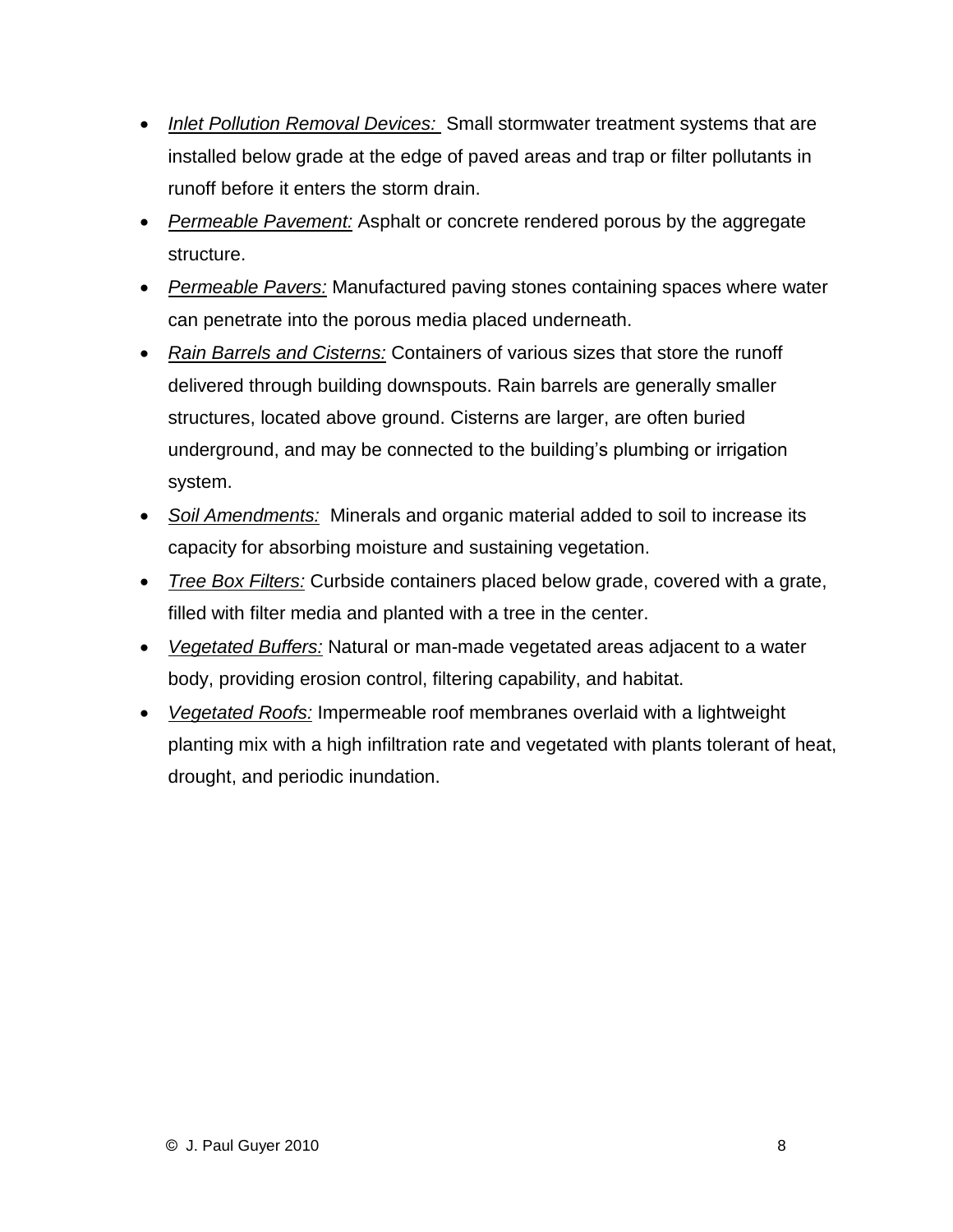#### **2. STORMWATER MANAGEMENT USING THE HYDROLOGIC CYCLE APPROACH**

**2.1 INTRODUCTION.** Development affects the natural hydrologic cycle. The hydrologic cycle consists of the following processes:

- **Convection**
- Precipitation
- Runoff
- Storage  $\bullet$
- Infiltration  $\bullet$
- Evaporation
- Transpiration, and
- Subsurface flow.

A hydrologic budget describes the amounts of water flowing into and out of an area along different paths over some discrete unit of time (daily, monthly, annually). Grading, the construction of buildings, and the laying of pavement typically affect the hydrologic budget by decreasing rates of infiltration, evaporation, transpiration and subsurface flow, reducing the availability of natural storage, and increasing runoff. In a natural condition such as a forest, it may take 25 to 50 mm (one to two inches) of rainfall to generate runoff. In the developed condition, even very small amounts of rainfall can generate runoff because of soil compaction and connected impervious areas. The result is a general increase in the volume and velocity of runoff. This, in turn, increases the amount of pollution that is carried into receiving waters and amplifies the generation of sediment and suspended solids resulting from bankerosion.

and available storage are typical site characteristics that affect the generation of runoff. **2.2 DESIGN INPUTS.** Both LID and conventional stormwater management techniques attempt to control rates of runoff using accepted methods of hydrologic and hydraulic analysis. The particular site characteristics that are considered will depend on the nature of the project. Land use, soil type, slope, vegetative cover, size of drainage area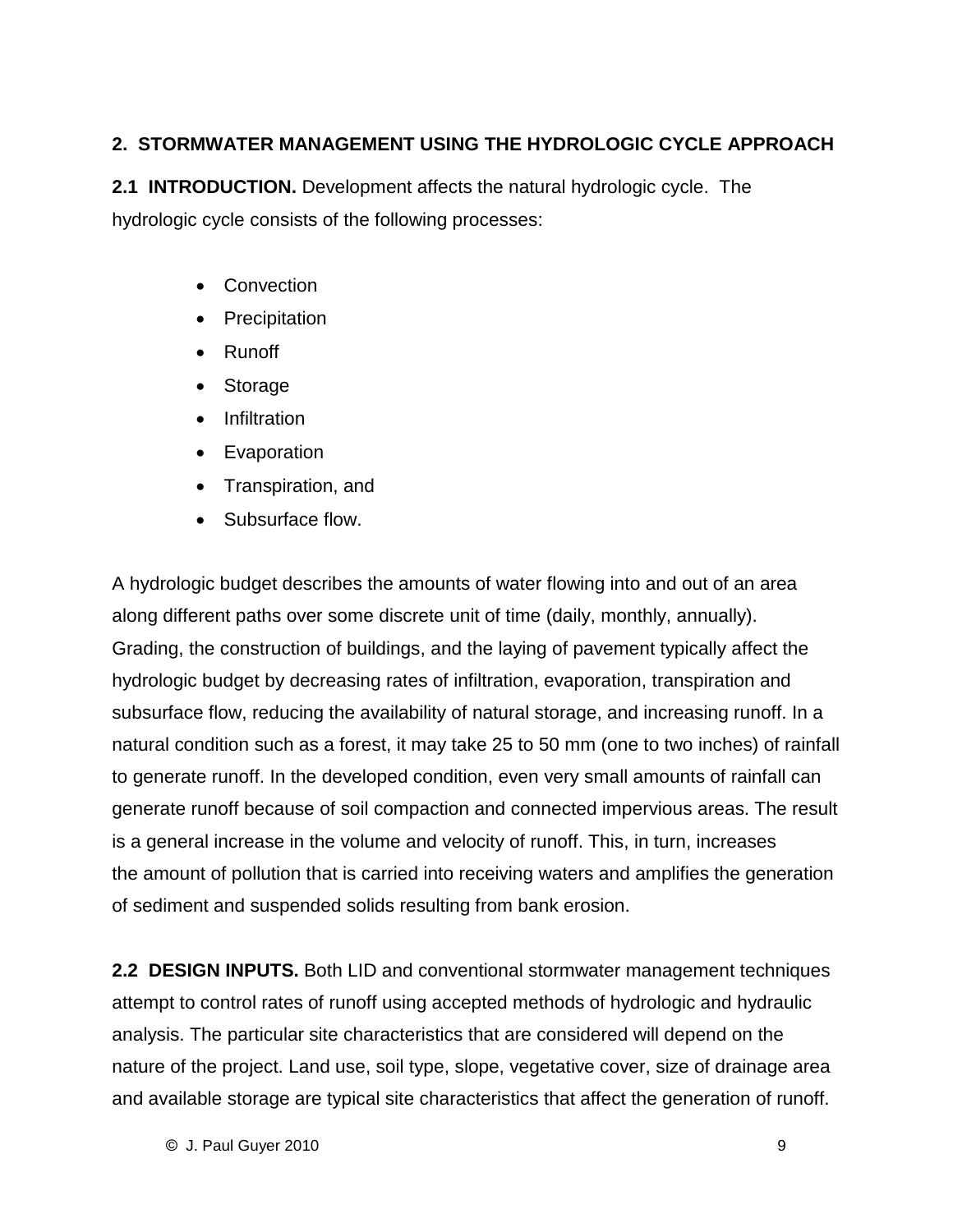The roughness, slope and geometry of stream channels are key characteristics that affect their ability to convey water. While conventional approaches to stormwater management design typically include only the hydrologic components of precipitation, runoff conveyance and storage capacity within their scopes, LID design recognizes the significance of other components of the hydrologic cycle as well. How these other components are actually taken into account will depend on the information available and purpose of the design. One LID design objective, for example, may be to maintain a natural groundwater recharge rate for a given site. Determining the appropriate number, size, and location of infiltration devices can require an extensive atmospheric data set (temperature and precipitation) to calculate evapotranspiration rates, along with measures of soil hydraulic conductivity. The following section describes how LID design can make use of precipitation, storage, infiltration, evaporation, and transpiration data. The discussion includes a brief description of each of these types of data, and compares the use of these data from LID and conventional stormwater management perspectives.

**2.3 PRECIPITATION DATA.** Precipitation data is often analyzed in terms of the frequency at which storm events of different magnitudes and durations occur at a given location. Stormwater management designs may take into account the total annual depths or the volume generated by a storm of a specific frequency and duration (e.g. 2year 24-hour storm event). Hydrologic models may use precipitation data to develop a synthetic design storm that reflects the pattern and intensity of precipitation for the project location region or use actual gage data from a given storm event. The level of detail and accuracy of data used is dependent on the requirements of the hydrologic model. For example, to develop a simple water balance for on-site irrigation only a few years of annual rainfall totals may be required. Some advanced urban hydraulic models, on the other hand, may require the collection of rainfall data in 2-minute intervals over several years to determine the appropriate system design.

**2.3.1 LID Precipitation Analysis.** An important approach to analyzing the effectiveness of an LID design is to consider the number of storm events for which the design will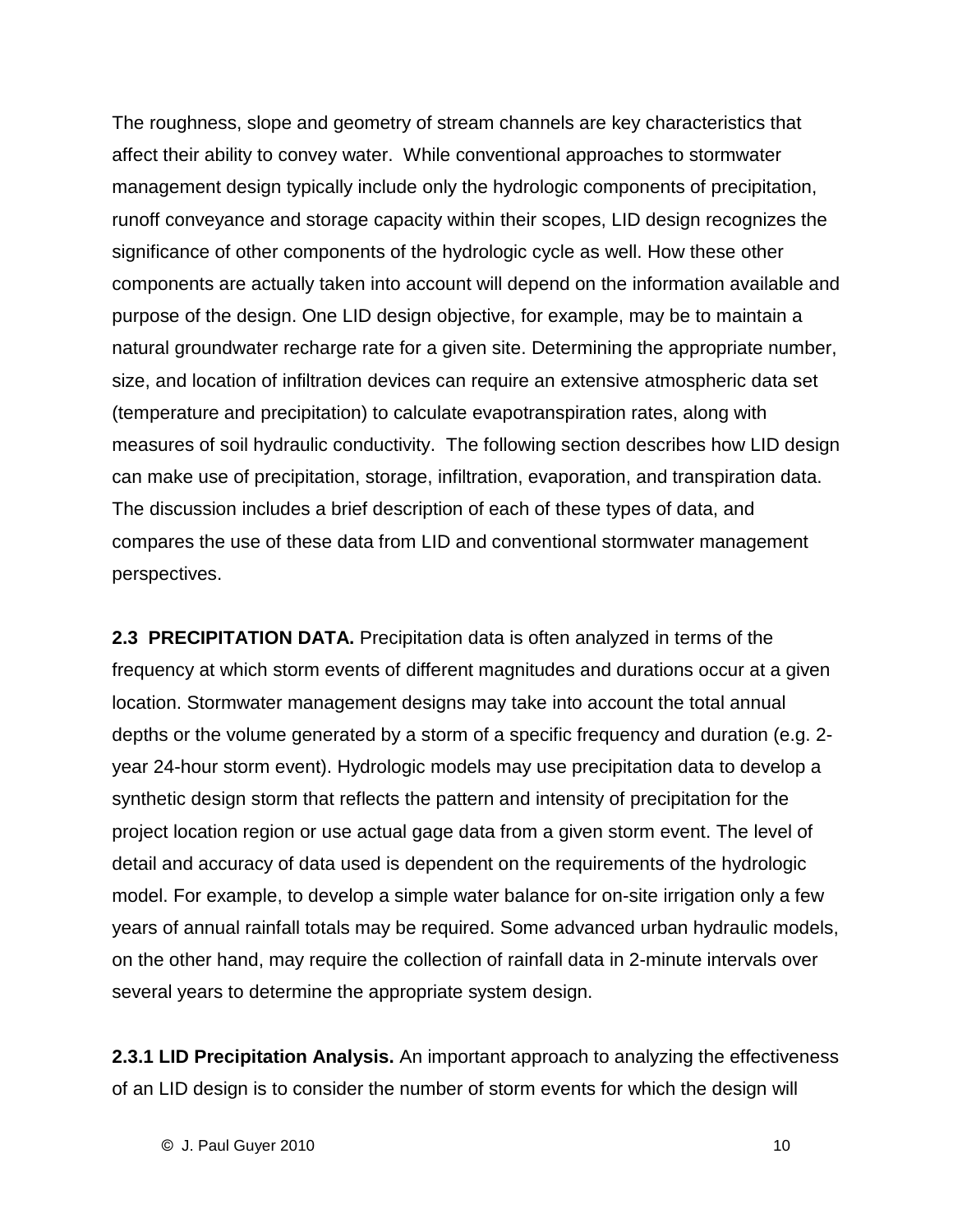provide enough storage and infiltration capacity to capture all of the precipitation on-site. This is useful because maintaining the hydrologic integrity or water balance of a site is better accomplished by managing the frequent smaller events rather than the occasional large events. For example, in the Washington, D.C. region there are approximately 80 storm events per year that collectively generate approximately 1000 mm (40 in) of precipitation. Approximately 75 of these storm events generate 13 mm (0.5 in) or less of precipitation. Figure 2.1 illustrates this concept.



Source: NOAA.

Figure 2.1 Frequency of Small Storms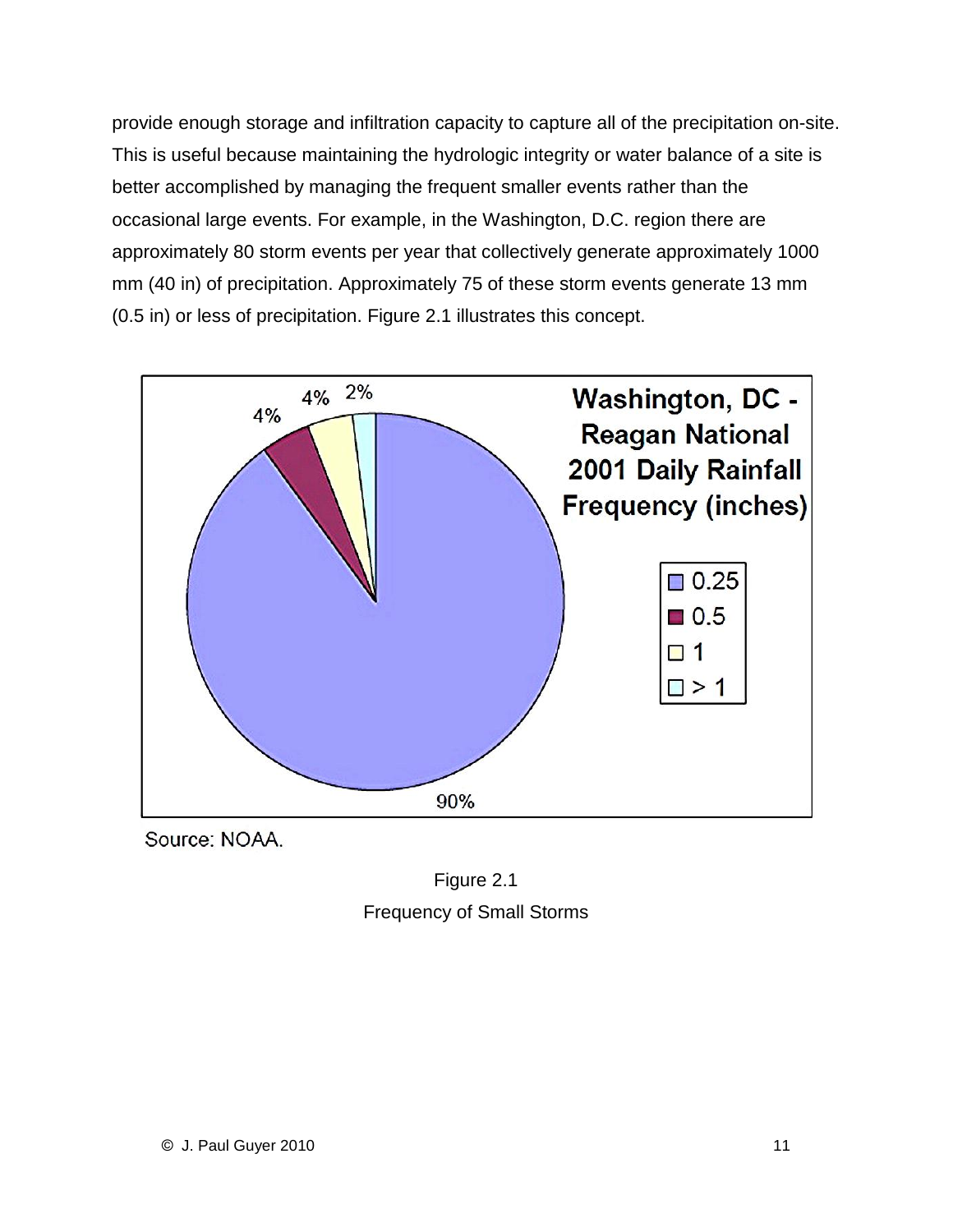This kind of analysis allows the designer to determine the overall storage and infiltration capacity required to control the desired number of storm events within any given year or period. The analysis can also be undertaken in terms of the precipitation depth associated with discrete storm events such as the 1-year 24-hour storm.

**2.3.2 Conventional Precipitation Analysis.** Conventional practices, as well as many state and local regulations, often require site engineers to control only specific events such as the 2-year 24-hour storm events. In the Washington, D.C. area, this would mean reducing the peak runoff to predevelopment rates for only those events in which 76 mm (3 in) of rainfall. Events that occur more or less frequently would be less effectively controlled.

**2.4 STORAGE.** Precipitation may be temporarily detained within site depressions or held in the soil. When the capacity of a depression is exceeded, the water is released as runoff that may be captured further downstream. Water that is notreleased as runoff will be infiltrated into the soil, taken up by plants, or evaporated back into the atmosphere. Natural land cover often provides depression storage in small undulations in the topography. Greater storage capacity is provided in ponds or lakes.

**2.4.1 LID Storage Concepts.** LID employs site planning and grading techniques to direct or maintain the flow of runoff to naturally occurring storage areas such as wetlands. Keeping the storage area volume stable helps to maintain the existing hydrologic and biological function of the storage area. An LID design may also include small-scale retention components (retention is defined as the volume of runoff that never reaches the drainage area outlet). Retention can be provided in a variety of ways that not only support the management of runoff, but also supply water for on-site use. For example, a cistern may be used to store and release water for peak flow control as well as to store water for domestic purposes. Additionally, some industrial buildings can provide roof storage and release water for use in cooling systems. Another example is a green wall within a building. The green wall is used to modify temperature and improve air quality by having stored roof water flow across the vegetation. Capturing runoff in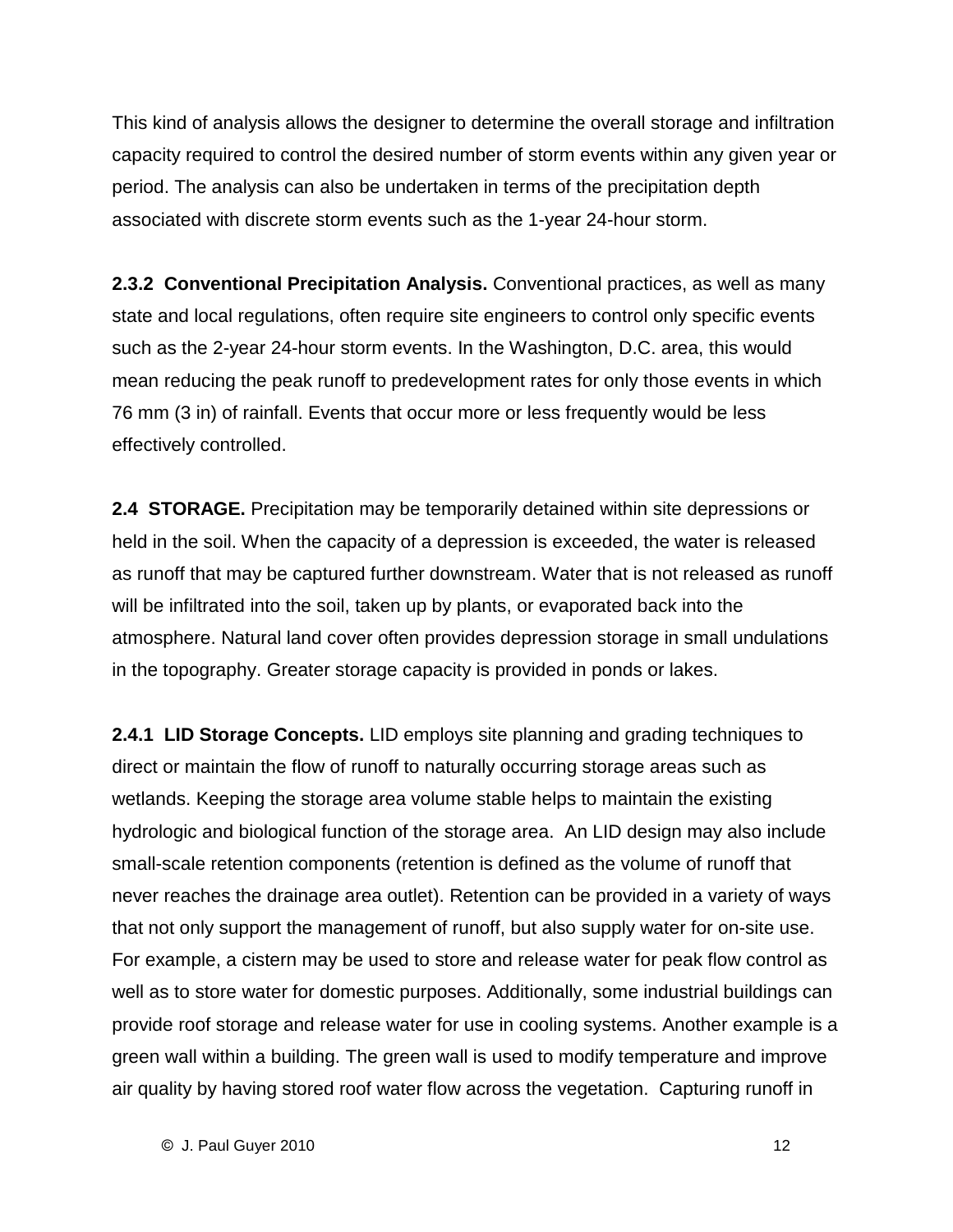small volumes helps to prevent erosion, because the runoff is less likely to reach damaging flow rates. The distribution of storage components also tends to result in a more robust stormwater management system, because the failure of one component will not cause the entire system to fail. Care must be taken when ponding or storing water to make sure there is adequate flow, infiltration, evaporation, or discharge, and that unwanted carriers of disease such as mosquitoes are adequately controlled.

**2.4.2 Conventional Storage Concepts.** Conventional stormwater strategies often include the storage of water in large centralized end-of-pipe facilities. Site designs direct and convey most runoff as quickly as possible to these facilities and then discharge through an outlet structure at a limited release rate (e.g., 2-year 24-hour predevelopment runoff rate). Conventional runoff management techniques can dramatically reduce the flow of runoff into natural storage areas such as wetlands, depriving a variety of organisms of the level of moisture they need. Conventional approaches can have other negative impacts. By removing opportunities for storage onsite, rates of ground water recharge will be reduced. In addition, the concentrated flow conveyed to large-scale facilities accumulates pollutants and increases the erosive force of the water, which must be slowed down and treated to maintain the natural energy and chemical balance of the ecosystem. An increase in temperature as the water is pooled may also be detrimental to the ecological integrity of the receiving water.

**2.5 INFILTRATION.** Water stored in depressions will infiltrate into the soil at different rates, depending on the soil type and the amount of moisture already in the soil. Some of the water that infiltrates into the ground may then percolate further downward into an aquifer, or travel horizontally and reappear as surface flow in a stream. A portion of the water will be held in the soil and extracted by vegetation. The capacity of the soil to absorb and infiltrate water is dependent on a variety of factors such as soil structure (e.g., pore spaces and particle size), classification (percentage of sand, silt, and clay) and biological activity (e.g., roots, worms). Water is filtered by the soil system by various mechanisms such as adsorption and chemical and biological reactions. Under natural conditions, a significant portion of the annual precipitation may infiltrate into the ground.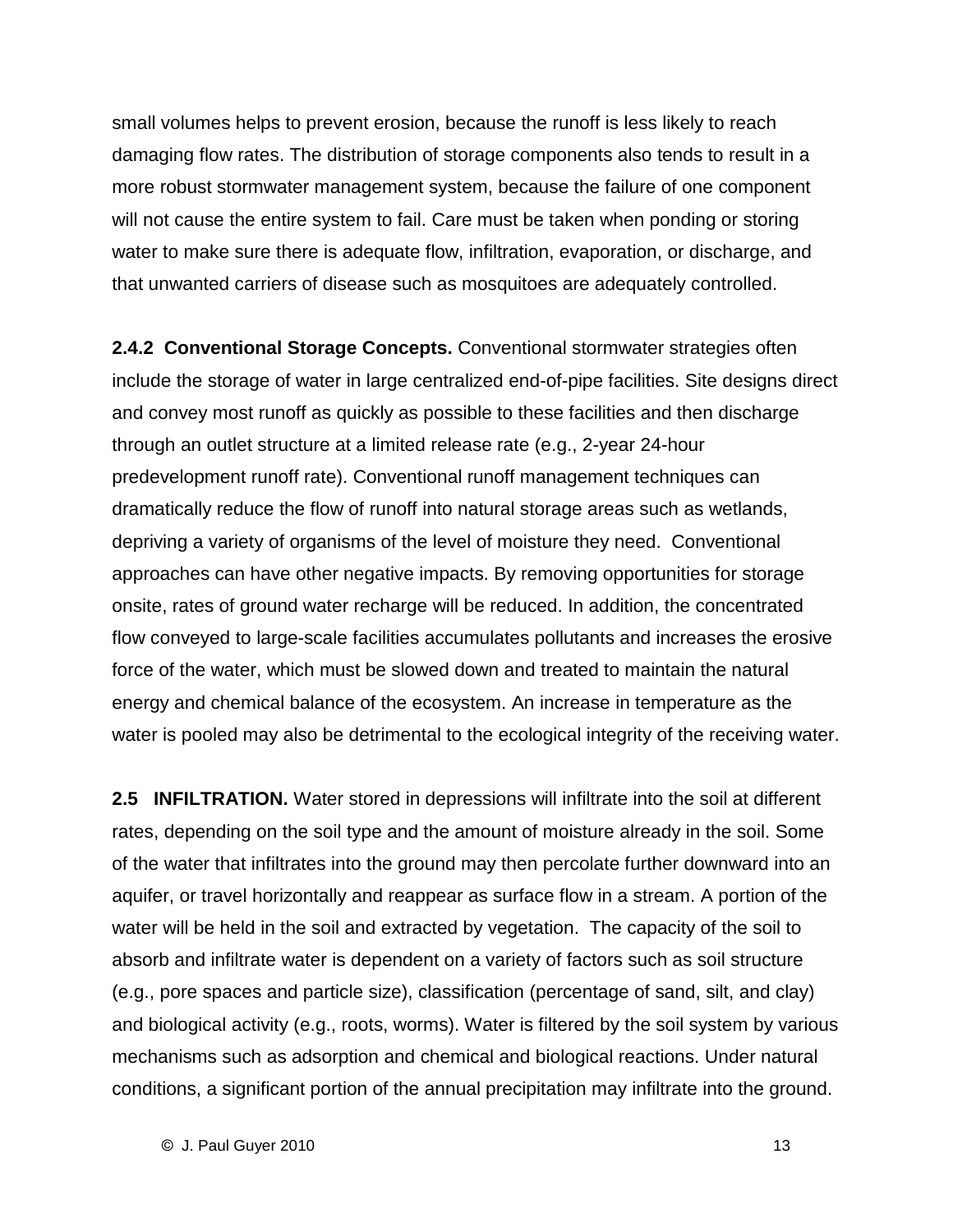As land is developed, however, many natural depressions that would otherwise collect water are eliminated, the soil is compacted, and impervious area is added in the form of buildings and pavement. Consequently, levels of infiltration typically decrease when a site is developed. The additional runoff generated often results in degradation of the watercourse because of bank erosion, increased flooding, and alteration of habitat characteristics. The infiltration flow patterns and processes are extremely important to maintain the water balance in wetlands and the base flow in stream channels.

**2.5.1 LID Infiltration Concepts.** Maintaining natural infiltration rates is an important aspect of LID design. Accomplishing this requires an accurate understanding of the existing soils and groundcover conditions. For example, a clay soil on a predevelopment site may have very little infiltration capacity or a sandy soil, which is compacted, may have reduced capacity. The design should take care not to overload the hydraulic conductivity of existing soils. Soil maps by themselves are not sufficient to determine the capacity of the soils to absorb and filter water; additional field testing is required. Dispersing flows, maintaining natural flow patterns, and directing flows towards soils with high capacities for infiltration will help maintain ground water levels. Amending soils bioperently meminiming natural memipaterine, and an eemig neme comme constructions.<br>with high capacities for infiltration will help maintain ground water levels. Amending soils<br>by adding organic materials, reducing compact layers in natural areas, and reducing compaction requirements for non-load bearing areas will also enhance and maintain infiltration rates and patterns. Although soils and natural areas have a high capacity to filter and treat pollutants, careful planning must take place to ensure that potential pollutants such as nitrates, oils, or other urban runoff contaminants are adequately treated before entering any potential water supply. Infiltration areas should not be located near areas that have potential for hazardous waste spills or contamination. It is important to ensure that runoff is adequately filtered before it is allowed to infiltrate, especially if local aquifers are particularly shallow. In cases where the water table is very high, it is often advisable to avoid infiltration altogether.

**2.5.2 Conventional Infiltration Concepts.** Conventional approaches concentrate on the infiltration capacity of a single end-of-pipe management facility such as a pond.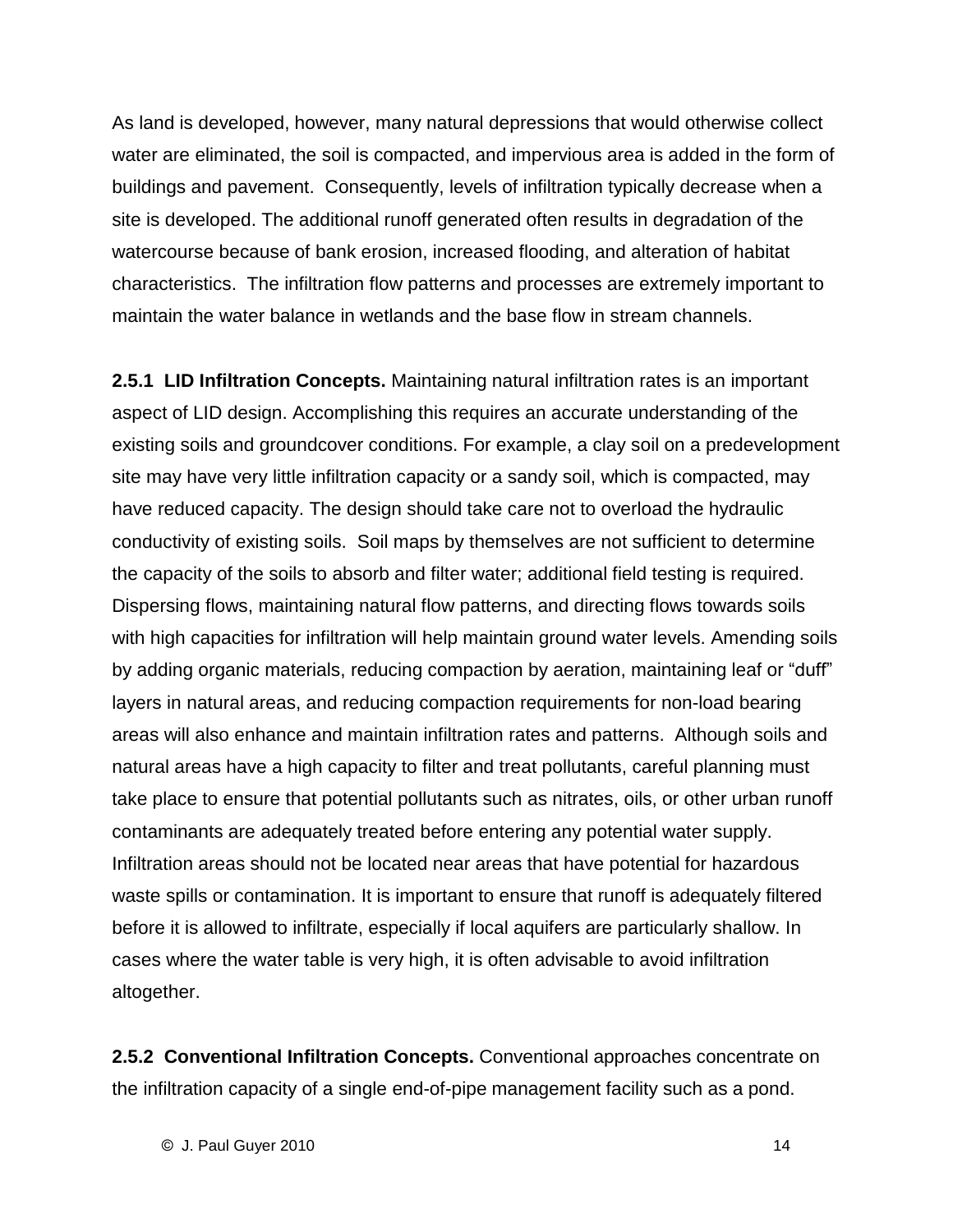Infiltration potential elsewhere on the site is often discounted or only analyzed for its effect on the flow of runoff into the facility. The conventional infiltration objective is to concentrate flows in one area and then utilize the infiltration capacity of the natural soil or conduits such as gravel. Natural groundwater flow patterns and recharge are often not considered. Conventional approaches may result in the elimination of critical volumes of flows to sensitive areas such as wetlands. Additionally, in many urban areas, the high loads of fine sediments to centralized facilities and the impacts of construction compaction can severely limit the infiltration capacity of the facility.

**2.6 EVAPOTRANSPIRATION.** Evapotranspiration is the loss of water from the ground by evaporation and transpiration. Evaporation is the return of moisture to the atmosphere from depressions, pond areas, or other surfaces. Transpiration is the return of water to the atmosphere through plants; moisture is absorbed by the roots and released through the leaves. The rate of evapotranspiration is dependent on air temperature, humidity, wind speed, sunlight intensity, vegetation type, and soil conditions.

**2.6.1 LID Evapotranspiration Concepts.** LID designs use open areas and vegetation to promote evapotranspiration. Larger areas used for evaporation, such as ponds, should have a flow regime that controls mosquito breeding. LID designs should not pond water for more than 72 hours as it may provide an opportunity for mosquitoes to breed. By keeping surface areas small and shallow, water can quickly evaporate and pollutants volatilize through plant uptake or evaporation. LID designs also employ the capacity of vegetated areas to absorb, process, volatilize, and treat non-point source pollution as well as atmospheric pollution. Interception by leaves can significantly reduce the requirement for storage and infiltration. A mature canopy can intercept a significant number of small-volume, frequently occurring storms, absorbing precipitation into the plant leaves or evaporating precipitation from the leaf surface. Additionally, uptake of soil moisture by plants helps to many securing such the sensing presipment.<br>into the plant leaves or evaporating precipitation from the leaf surface. Additionally,<br>uptake of soil moisture by plants helps to maint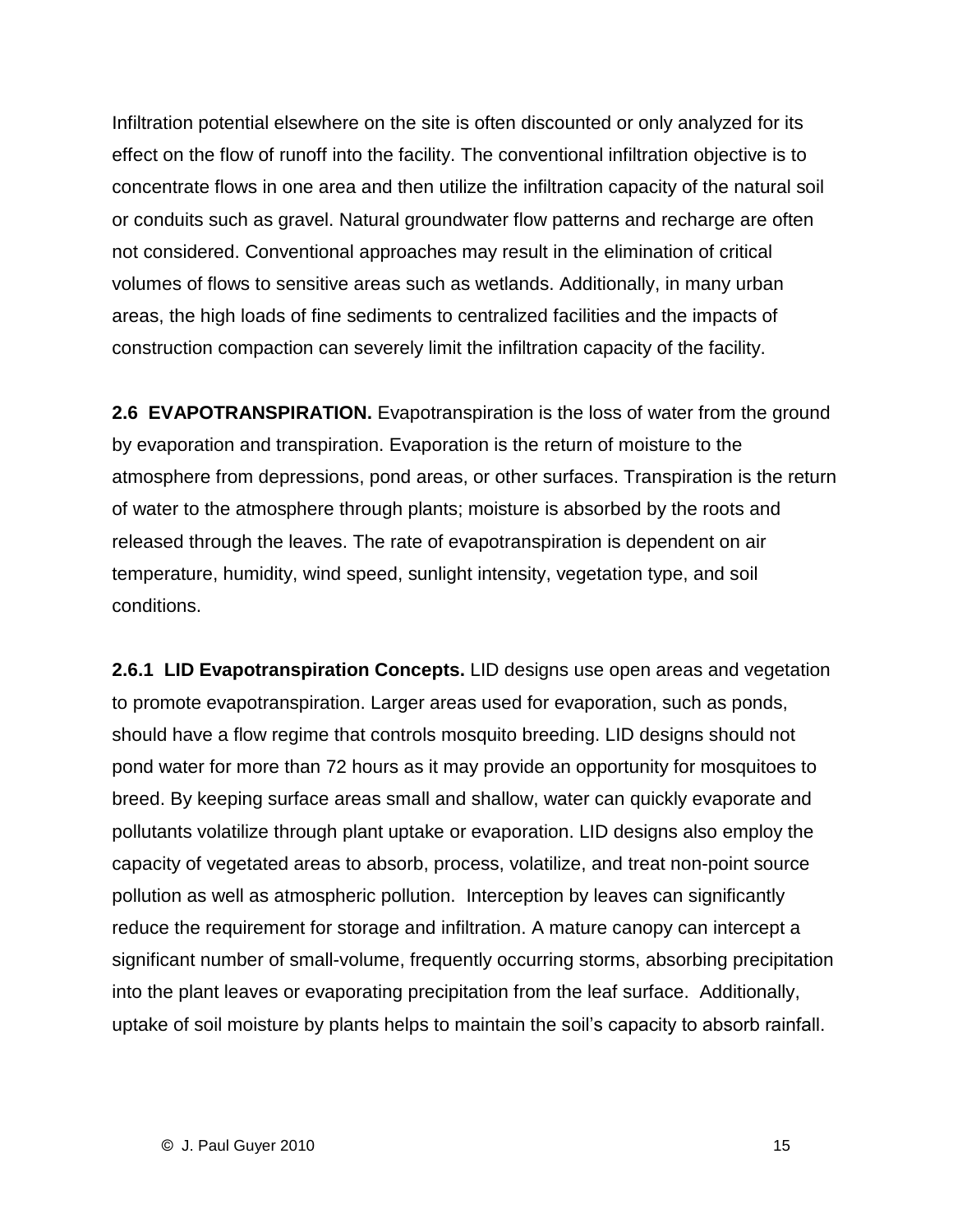**2.6.2 Conventional Evaporation Concepts.** Conventional stormwater approaches are based on peak flow control over a short duration (usually 24 hours or less). For these single event designs, the evaporation process is often discounted or not considered.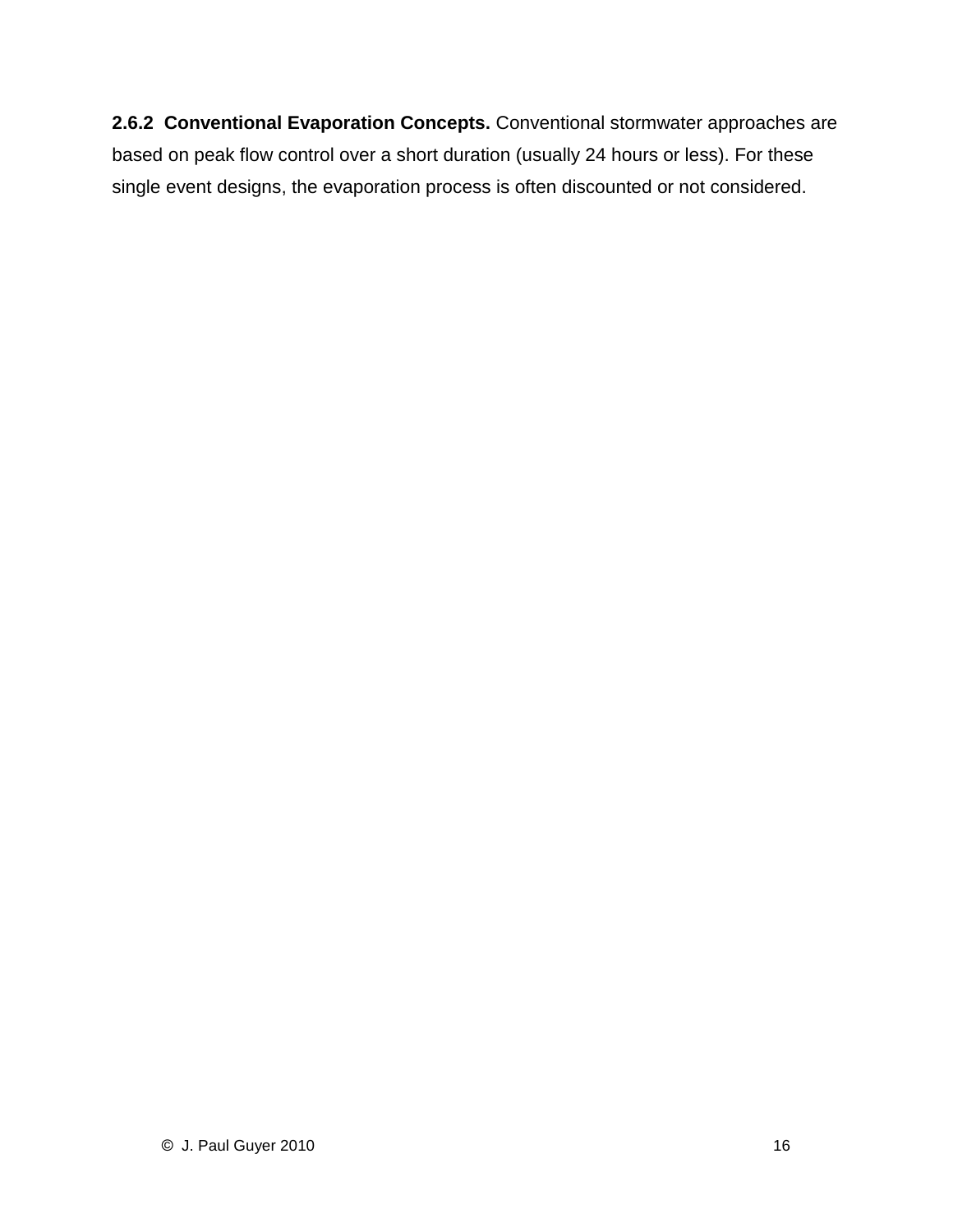#### **3. LID DESIGN GOALS AND OBJECTIVES**

**3.1 INTRODUCTION.** Agencies are faced with the responsibility of managing and protecting the natural resources of often large parcels of land reserved for many different functions. Uses can be intensive and can pose a variety of stormwater challenges. For example, an industrial facility or supermarket may generate stormwater pollutants and alter the downstream hydrology. There is no single management practice that can be universally applied to all drainage areas. Figure 3-1 illustrates the removal effectiveness of various BMPs (Best Management Practices) for a variety of pollutants. The table below illustrates the complexity of stormwater management; there is no single BMP or technique that can be used to effectively address all of the potential watershed issues.

| Particle Size Grading<br>$(\mu m)$                                          | <b>Treatment Measures</b>                                                                                                                             | <b>Hydraulic Loading</b><br>(m/yr) |  |
|-----------------------------------------------------------------------------|-------------------------------------------------------------------------------------------------------------------------------------------------------|------------------------------------|--|
| Gross solids (>5000)                                                        | <b>Gross Pollutant Traps</b>                                                                                                                          | 1,000,000 to 100,000               |  |
| Coarse-to-Medium Particulates<br>$(125 \text{ to } 5000)$                   | <b>Gross Pollutant Traps</b><br><b>Sedimentation Basins</b><br><b>Grass Swales/Filter Strips</b><br>Surface Flow Wetlands                             | 50,000 to 5,000                    |  |
| <b>Fine Particulates</b><br>(125 to 10)                                     | <b>Sedimentation Basins</b><br><b>Grass Swales/Filter Strips</b><br>Surface Flow Wetlands<br><b>Infiltration Systems</b><br>Sub-Surface Flow Wetlands | 2,500 to 1,000                     |  |
| Very Fine Colloidal Particulates Grass Swales/Filter Strips<br>(10 to 0.45) | <b>Surface Flow Wetlands</b><br><b>Infiltration Systems</b><br>Sub-Surface Flow Wetlands                                                              | 500 to 50                          |  |
| <b>Dissolved Particles</b><br>(<0.45)                                       | Surface Flow Wetlands<br><b>Infiltration Systems</b><br>Sub-Surface Flow Wetlands                                                                     | 10                                 |  |

Figure 3-1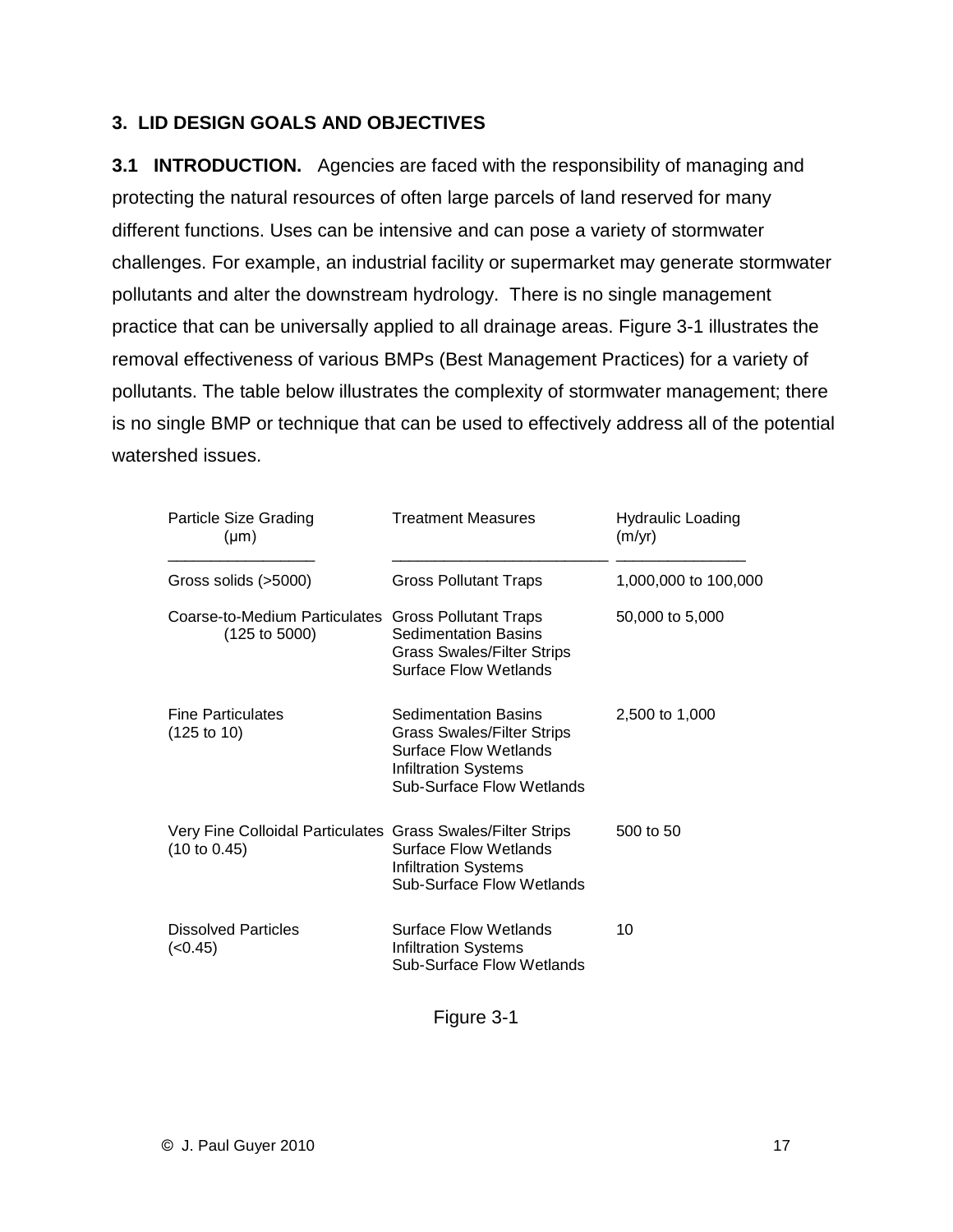**3.2 REGULATORY AND NATURAL RESOURCE DESIGN ISSUES.** Many regulatory compliance or flood control (peak rate design) schemes for construction are designed to achieve only one objective (e.g., pre-development control for the 2-year 24- hour storm event). Regulations often fail to consider overall natural resource management, hydrologic objectives, and stewardship responsibilities of facilities. Budget constraints often limitconstruction funding to that necessary for conveyance or flood control requirements. The limited framework may create situations where regulatory requirements are met but the design results in degradation of the natural resources. LID principles use hydrology as the integrating framework of design, and protect the overall ecology of the watershed. LID allows facilities to meet the regulatory requirement for flood control (by storing and infiltrating a sufficient volume) while sufficiently filtering targeted pollutants through natural and man-made systems.

**3.3 FUNDAMENTAL SITE PLANNING CONCEPTS.** The goal of LID site planning is to allow for full development and function of the intended site activity while maintaining the site's essential natural or existing hydrologic function. The LID site design process is sequential and iterative, and embraces the following five concepts:

- Hydrology is the Integrating Framework for the Design
- Distribute Controls through Micromanagement
- Stormwater is Controlled at the Source
- Utilize Non-structural Systems Where Possible
- Create Multifunctional Landscape, Buildings and Infrastructures

©components are distributed across the site.**3.3.1 Hydrology is the Integrating Framework for the Design.** LID designs have the goal of mimicking the natural site drainage processes and functions. Techniques are used to modify hydrologic processes, such as infiltration or storage, to meet the specific water quality, water quantity, and natural resource objectives. LID designs create an effective drainage process for stormwater on the site. A stormwater management system will come closest to mimicking natural flow patterns when storage and infiltration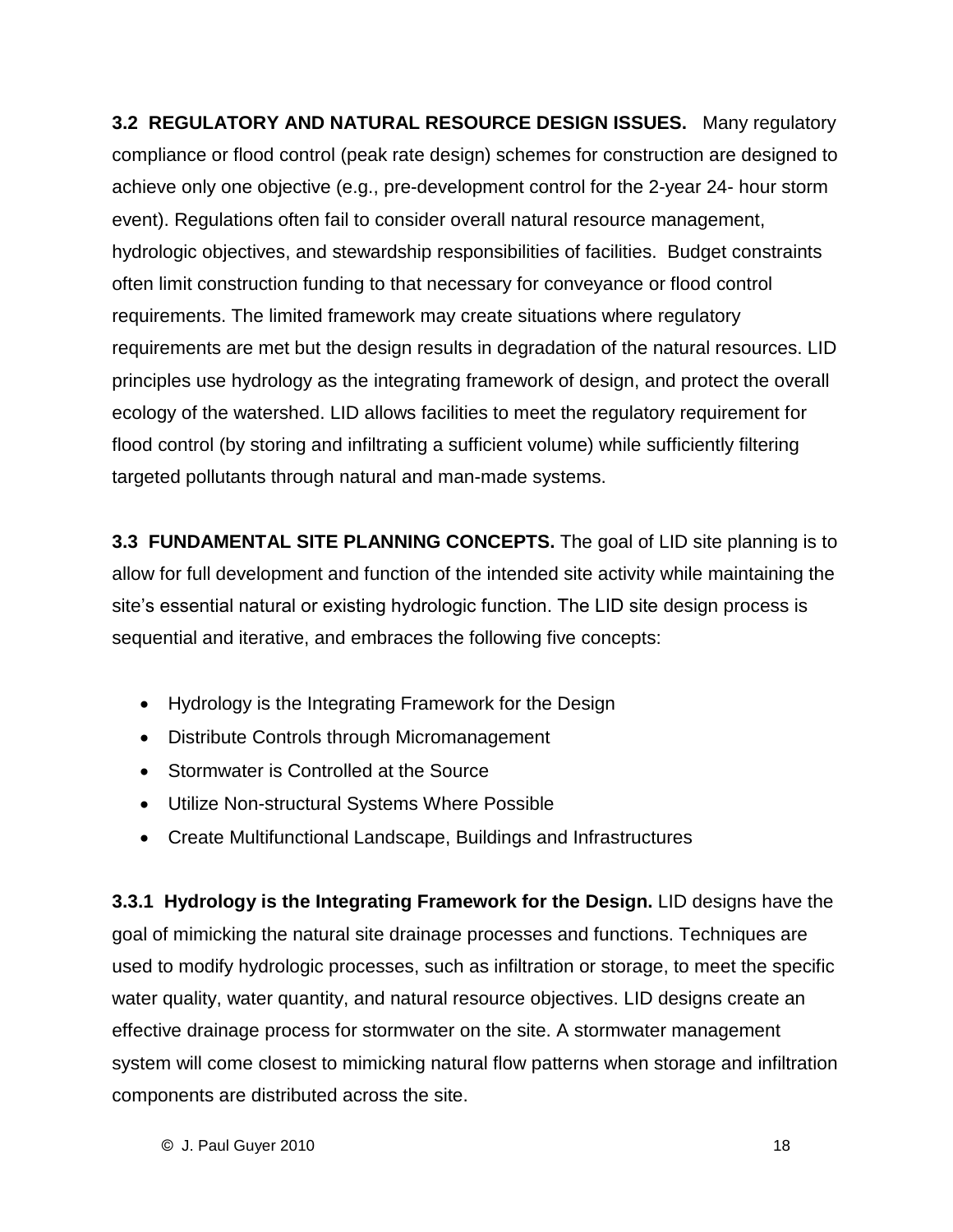**3.3.2 Distribute Controls Through Micromanagement.** In order to emulate natural processes, it is imperative to view the site as a series of interconnected smallscale design controls. Such a structure creates opportunities for redundancy in treatment and precesses, the imperative to them the site as a conservative entrostical emanesing<br>design controls. Such a structure creates opportunities for redundancy in treatment and<br>control, the development of a "treatment train" for opportunity to strategically locate LID components.

**3.3.3 Stormwater is Controlled at the Source.** Controlling and treating runoff as it is being generated reduces or eliminates the risks associated with transporting pollutants further downstream through pipes and channels. Management of stormwater at the source is especially valuable if remediation is required, such as in the case of an accidental spill of pollutants, because the problem can be easily isolated or the treatment system adjusted.

**3.3.4 Incorporate Non-Structural Systems.** LID designs recognize the potential of natural systems to intercept and filter pollutants. Phytoremediation techniques that take advantage of the biological and chemical processes of the plant soil complex have shown tremendous potential in stormwater management. These natural systems are easy to design, construct, and maintain, even though the naturally occurring filtering and treatment processes may be quite complex and multidimensional. Benefits of using these small-scale and simplified systems (such as soil amendments, landscaping, or revegetation) include the reduced need for costly large-scale construction projects (such as underground concrete vaults or proprietary filters). Figure 3-2 illustrates the range of biological and chemical processes that have been documented to occur in a bioretention cell.The bioretention cell is a landscape area constructed of specialized soil and plants that can effectively absorb and treat urban runoff.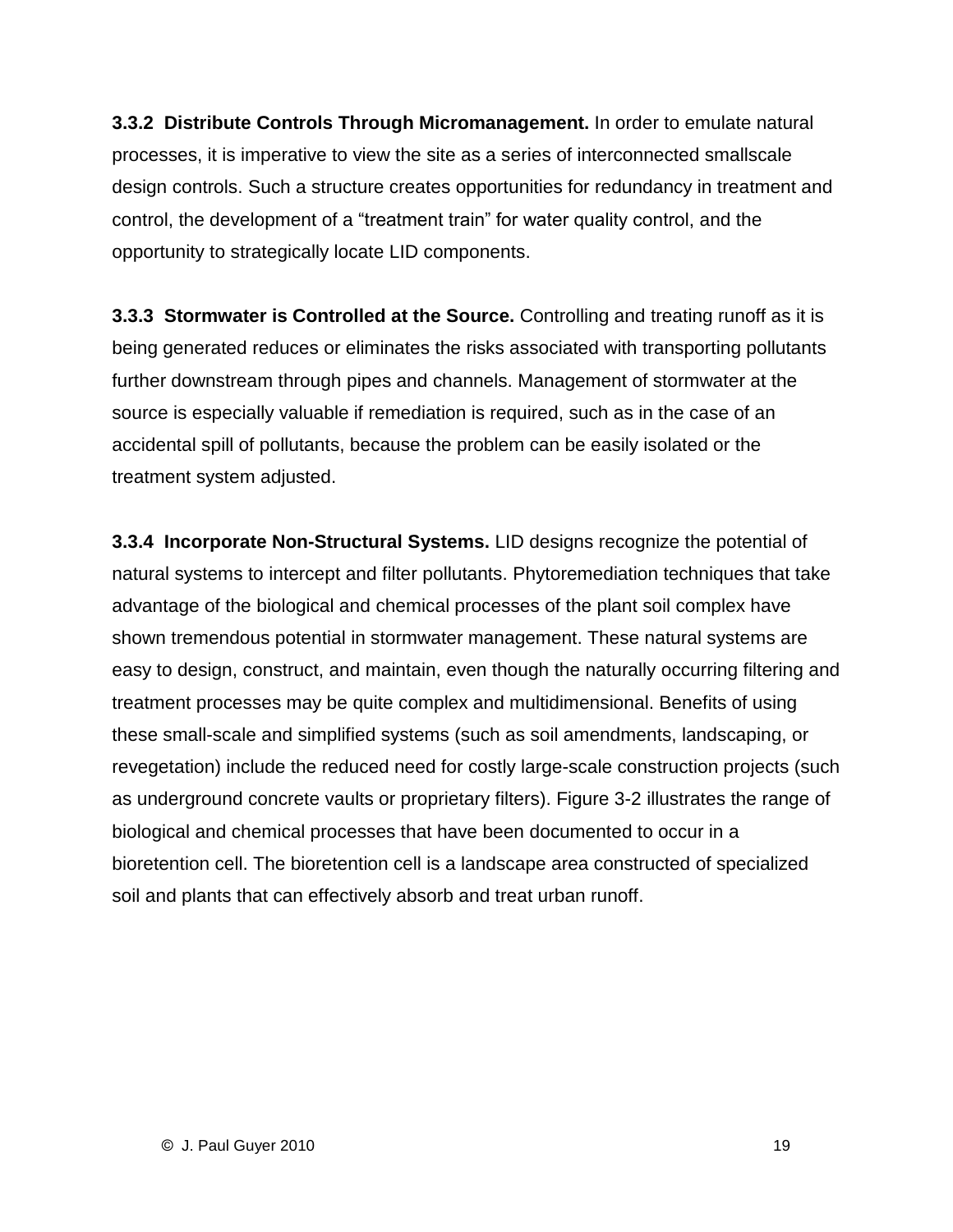



Biological and Chemical Processes that Occur in a Bioretention Cell Source: Prince George's County, Maryland Department of Environmental Resources (PGDER), 2000.

**3.3.5 Utilize Multifunctional Landscape, Buildings and Infrastructures.** There are a wide variety of LID practices available. The primary criterion in selecting LID practices is that the design of the component contributes to satisfying the design and regulatory objectives. Design features are often multifunctional and satisfy multiple objectives. The development of vegetated roofs is a good example. A vegetated roof can reduce the effects of atmospheric pollution, reduce runoff volume and frequency, reduce energy costs, create an attractive environment, and have reduced replacement and maintenance, and longer life cycle costs. There are many types of vegetated roofs that can be developed including pre-made grids, or cells, or whole systems.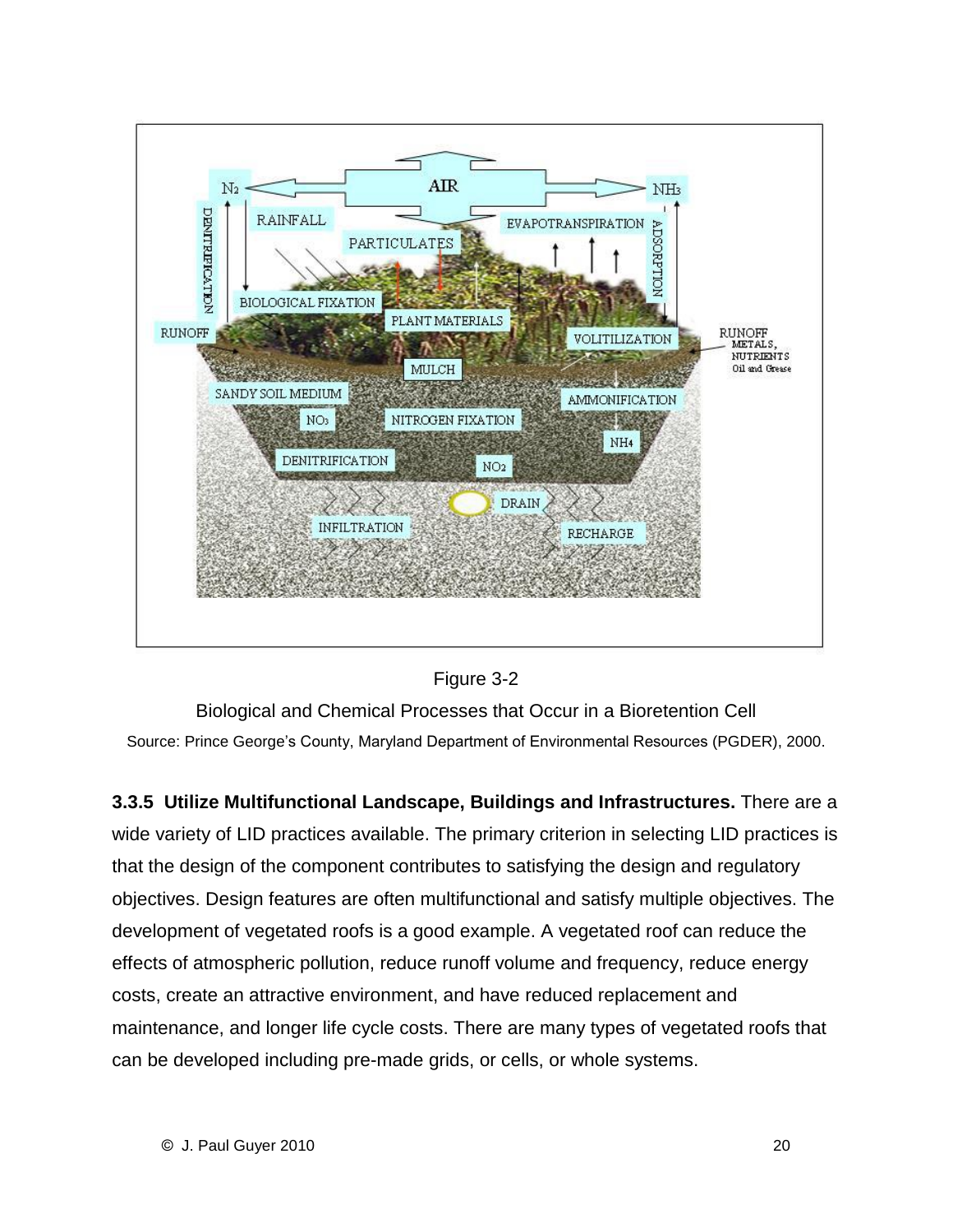**3.4 LID MANAGEMENT AND DESIGN STRATEGIES.** LID design is an iterative process that requires a thorough understanding of the management objectives, a detailed understanding of the physical and natural resources of the site, a conceptual site design that can be refined to achieve the goal of a hydrologically functional landscape, and a long-term maintenance plan.

**3.4.1 LID Site Planning Components.** This section presents the aims of LID site planning and, in light of existing site development requirements, describes how LID site design can be best approached to manage runoff.

**3.4.1.1 Hydrologic and Hydraulic Objectives.** The purpose of LID site planning is to significantly maintain the predevelopment runoff volume and flow rate. Ideally, and where sity arrows are site consumed to suppose the part of the part of paraming to the<br>significantly maintain the predevelopment runoff volume and flow rate. Ideally, and<br>where site conditions allow, this will be achieved predevelopment hydrologic functions. Sites that are characterized before development by porous soils, substantial vegetative ground cover, and ungraded topography naturally perform several important hydrologic functions:

- Facilitate infiltration, evapotranspiration, retention and detention of runoff
- Limit runoff flow rates because of ground surface roughness
- Help control water quality through surface and subsurface filtering of pollutants and sediments

On a developed site, these hydrologic functions can continue to be provided by the preservation of natural features or construction of a variety of man-made features. Taken together, the utilization of these features comprises a distributed source control strategy that is designed to not only meet regulatory requirements but also to provide superior natural resource protection. Maintaining areas with high soil porosity, vegetative ground cover, and shallow ponding will help meet the following objectives:

 Flood control. Facilitating the infiltration of runoff and decreasing overland flow rates reduces the risk of flooding in receiving waters. To meet design objectives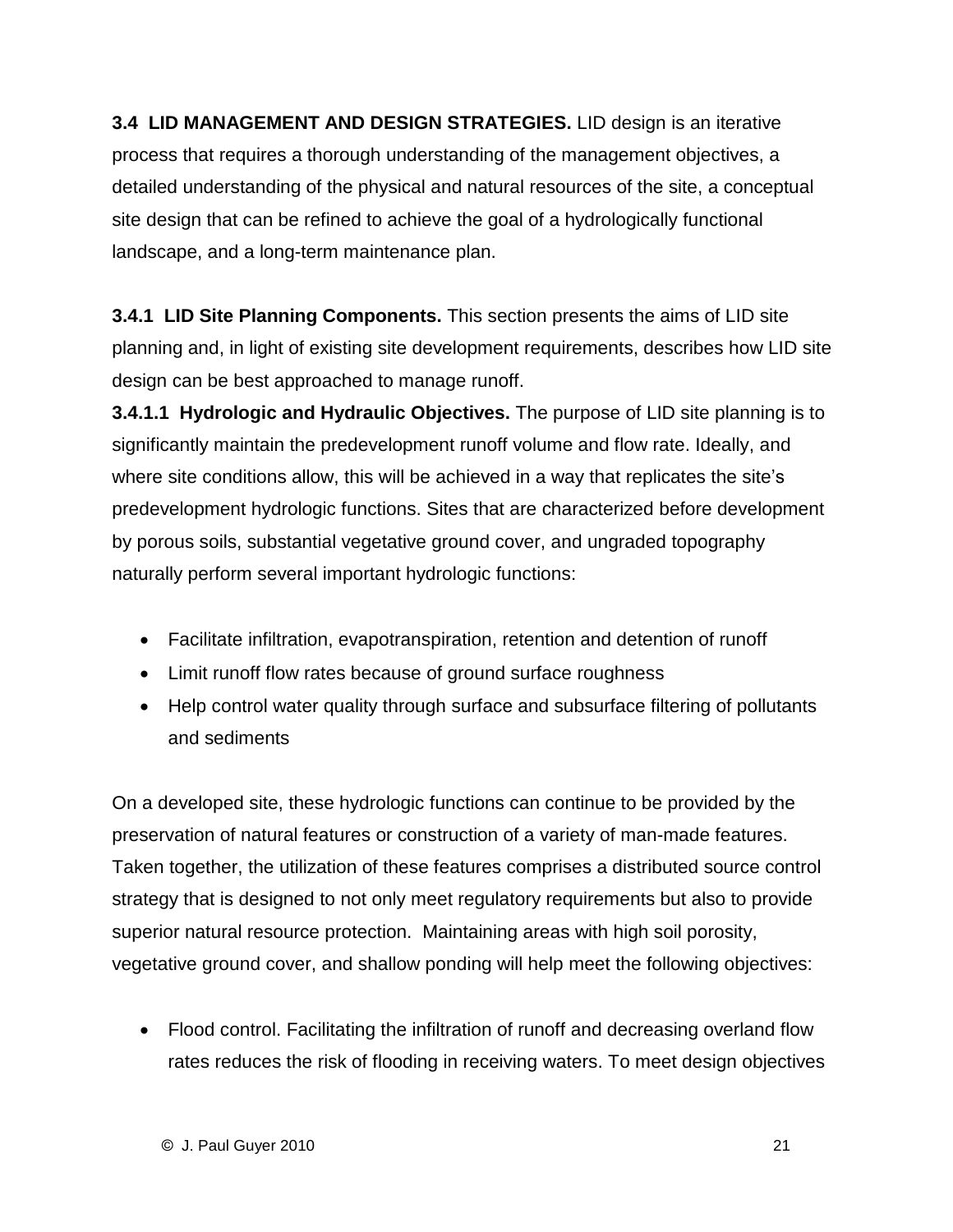and regulatory requirements completely, supplemental controls may still be required.

- Volume Control. The overall volume of runoff that leaves a site is kept as close as possible to predevelopment levels.
- Peak Control. The peak runoff rate does not increase above predevelopment levels, and the entire runoff hydrograph emulates the predevelopment hydrograph.
- Filtering and Treatment of Pollutants. Runoff is directed across vegetated areas and through porous media to provide significant reductions in the concentration of sediments and pollutants in the water.
- Groundwater Recharge. Infiltration is expedited to enhance groundwater recharge rates and help sustain base flows in nearby streams.

**3.4.2 LID Design Approach.** The LID approach to site design seeks to maintain or restore the hydrologic impacts of site development using a combination of runoff management strategies, site design techniques, and distributed source controls (IMPs). LID design requires that site plans address the overall natural resource and compliance issues within the watershed. The long-term success of this approach requires an understanding of the maintenance requirements and life-cycle effectiveness of the LID practices and the development of an appropriate maintenance and pollution prevention plan for the facility.

flow of the design process. While the influence of each of the components of the design process varies from site to site, a general process has been developed to ensure that all of these components are considered. Although the preference in LID design is to reduce the hydrologic impacts on the site and to retain naturally effective hydrologic features, it is recognized that significant impacts may occur because of the nature of certain activities. When compensating features are required, LID emphasizes the use of integrated site features that control runoff as close as possible to the source, rather than transporting pollutants and attempting to mitigate for lost functions elsewhere. Table 3-3 illustrates the general

 $\circledcirc$  J. Paul Guyer 2010  $\circledcirc$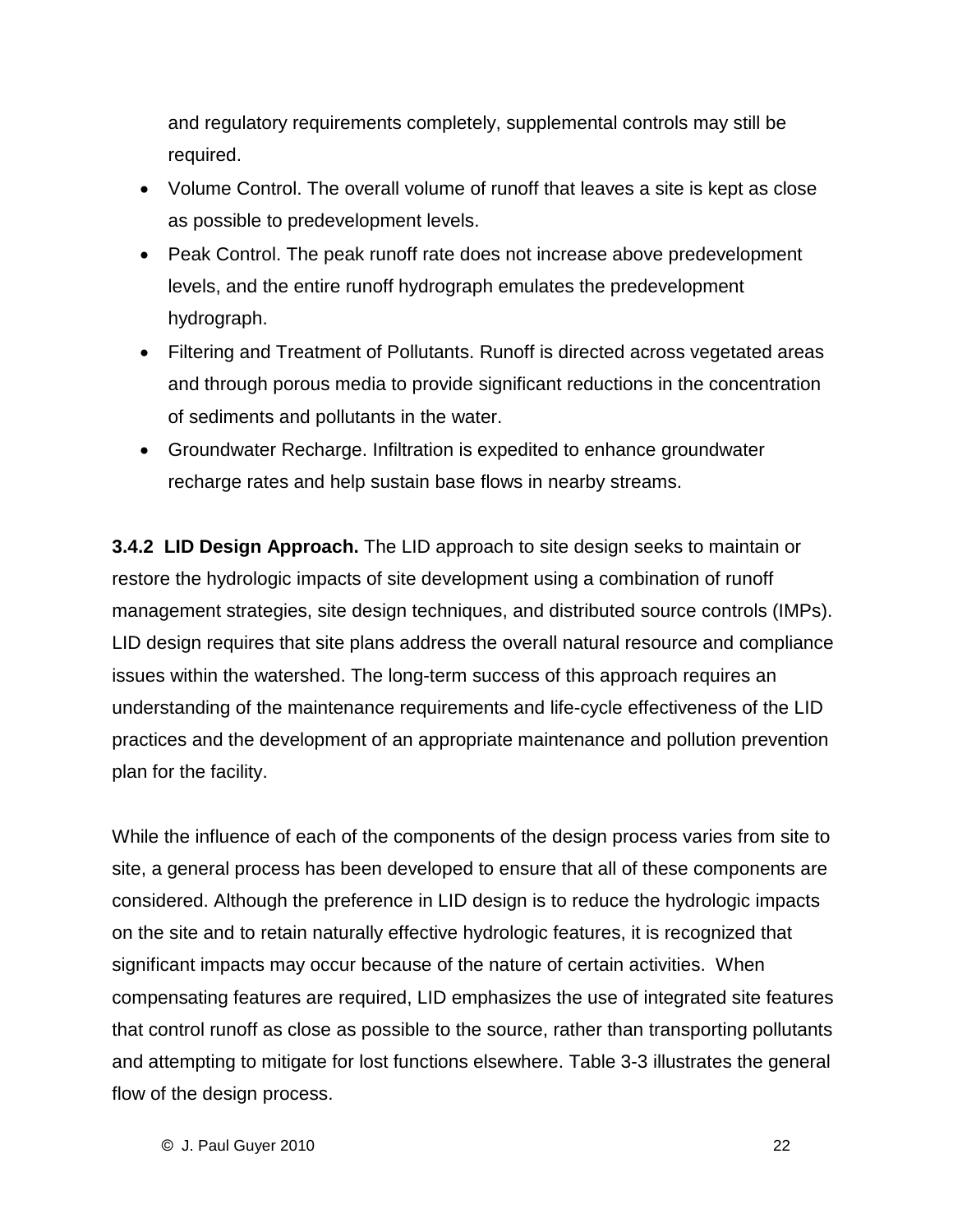- **1. Conserve Natural Areas**
- **2. Minimize Development Impacts**
- **3. Maintain Watershed Timing**
- **4. Provide Integrated Management Practices (IMP)**
- **5. Manage for Pollution Prevention**

#### Table 3-3 LID Design Process

This approach is often an iterative process that requires several attempts to balance all of the design components in the most economical and environmentally effective way. Described below are the individual design components.

**3.4.2.1 Conservation of Natural Areas.** LID is a stormwater management strategy that addresses the overall regulatory and resource protection goals of a site in a watershed context. Because development typically occurs incrementally, this approach will allow for adjustments or modifications to site design strategies and techniques to reflect dynamic resource protection and regulatory issues. Communities and bases often have extensive watershed management and natural resources conservation goals; master plans identify sensitive environmental areas and preservation areas such as wetlands, mature woods, and habitats. The LID site design should address any potential impacts to these areas and encourage conservation of these areas within the site. Examples of conservation include:

- Preserving a forest corridor that connects with an existing stream valley
- Maintaining flow volume and discharge rates to offsite wetlands
- Incorporating buffers around sensitive habitat areas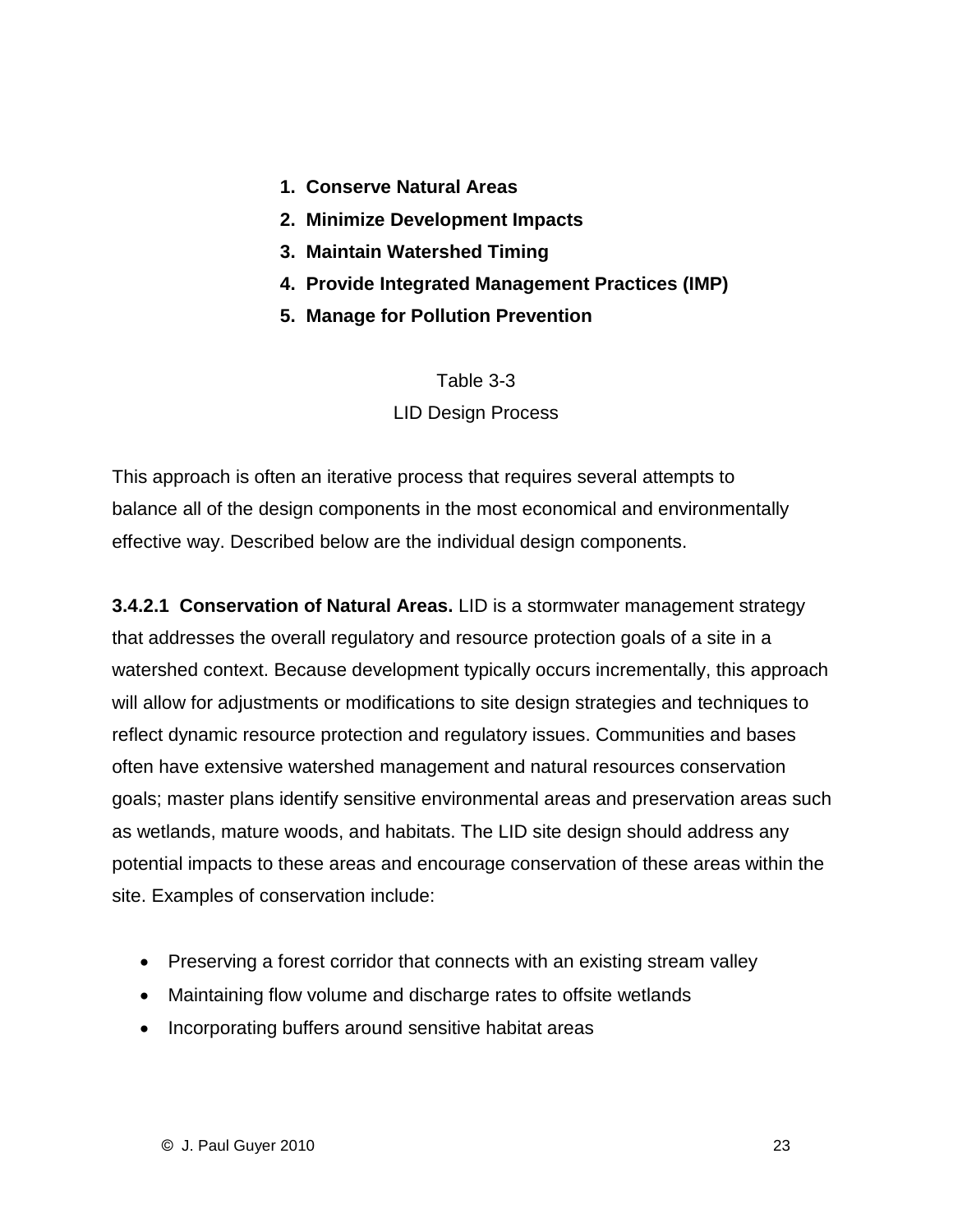**3.4.2.2 Minimization of Development Impacts.** Within the portion of the site selected for the placement of roads, buildings, and other development activities, minimal disturbance techniques (site fingerprinting) can be used to avoid soil compaction, retain mature trees, and limit the environmental impact of staging areas. Examples of minimal disturbance techniques include:

- Delineating and flagging the smallest site disturbance area possible
- Minimizing the size of construction impacts or offsite easements and property acquisition
- Minimizing the size of material storage areas during and after construction
- Maintaining flow patterns

©include:**3.4.2.3 Control of Watershed Timing and Runoff Patterns.** Maintaining the siteís natural runoff control areas and restricting building over the site's more pervious soils will help keep the infiltration capacity of the site close to predevelopment levels. Maintaining the watershed timing of a site is also important. The cumulative effects of decreasing the post-development watershed times of concentration of several sites can have a significant impact on downstream habitat. It is also desirable to maintain natural vegetation in steeply sloped areas and to retain natural drainage divides. This will encourage dispersed flow paths and, consequently, help reduce the development of channels that lead to erosion and flooding problems. Adequate drainage from buildings, walkways, and roads must be provided. Traditional designs often create a drainage system that has the effect of increasing the rate at which runoff moves into receiving waters during storm events. In turn, this produces a higher volume of runoff, a higher peak rate of flow, and an earlier runoff event than would occur under less developed conditions. The opportunity for groundwater recharge is eliminated, because infiltration into swales and grassed areas cannot effectively occur if runoff passes through quickly. The overall grading objective for LID is to provide a surface landform that will distribute flows in a shallow and slow moving pattern toward areas where the infiltration capacity is highest. Examples of LID techniques to control rates of runoff and watershed timing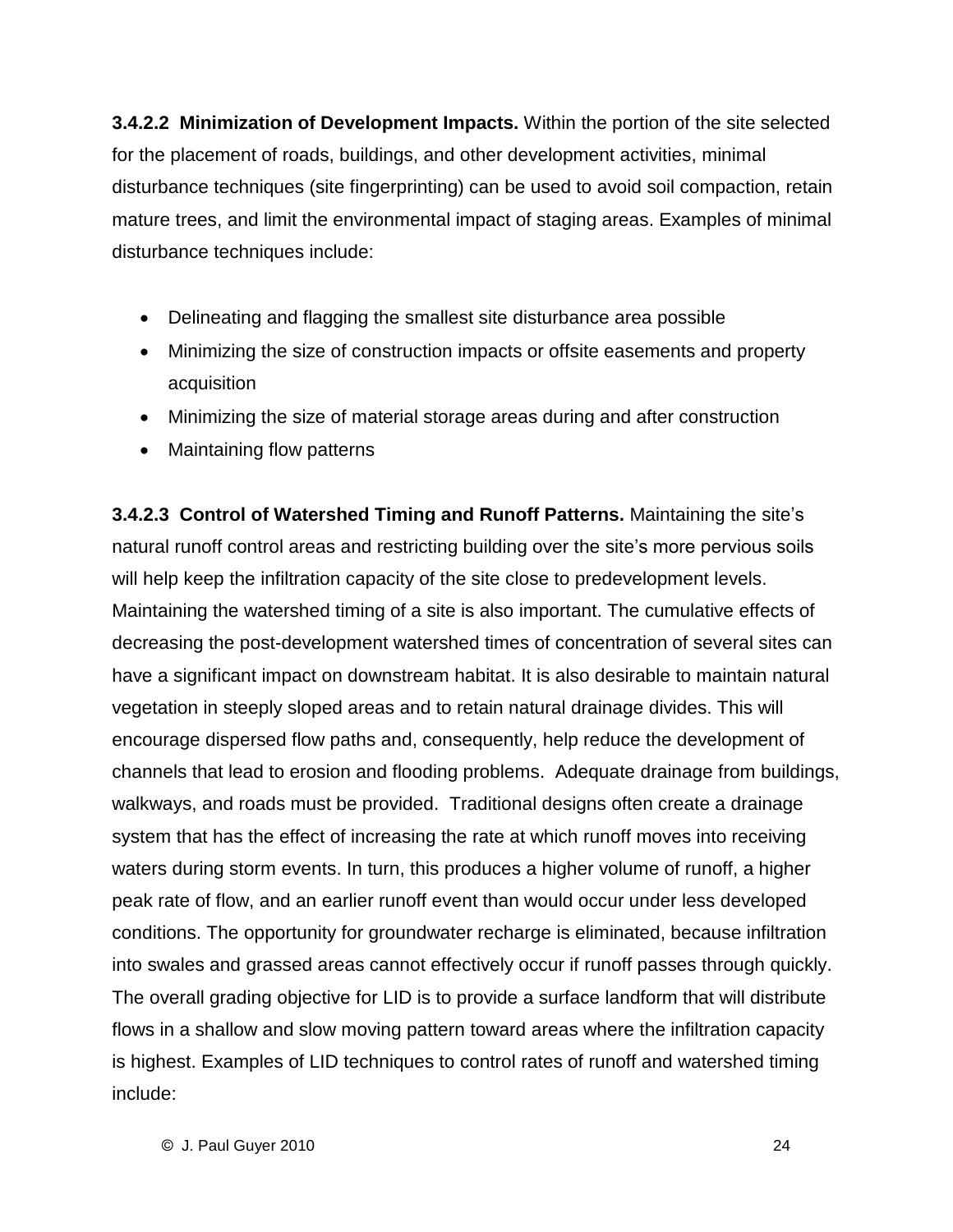- Use flatter rather than steeper grades, provided that adequate drainage for buildings and traffic is maintained
- Reduce the height of slopes, to prevent runoff from gaining speed as it moves downhill
- Where flow begins to accumulate, increase the length of flow paths, diverting and redirecting the flow, preferably with vegetated features
- Minimize use of curb and gutter systems and piped drainage systems in favor of grassed swales
- Minimize the amount of impervious area used for pavement
- Disconnect impervious areas by directing runoff from buildings and pavements onto lawns or other vegetated areas, keeping flow velocities at a level that will not cause erosion
- Preserve naturally vegetated areas and existing topography in places where these help slow runoff and encourage infiltration
- Use weirs and check dams in swales

street sweeping are some common pollution prevention activities. **3.4.2.4 Use of Integrated Management Practices (IMPs).** Once all of the design strategies and techniques have been implemented, IMPs are selected to achieve the site water quality and quantity objectives. IMPs are distributed, multifunctional, small scale controls, selected based on their ability to achieve the site design water quality and mater quanty and quantity disposition into and alternatively manifesterial, critality<br>scale controls, selected based on their ability to achieve the site design water quality<br>and quantity objectives in a cost effective approach. For example, using amended soils to filter and store runoff may be appropriate for a rural road section with high traffic but inappropriate next to a parking area that may be subjected to compaction from overflow parking or vehicle movement. **3.4.2.5 Pollution Prevention.** The goal of pollution prevention is to reduce, reuse and recycle a variety of pollutants before they become environmental problems. The final step of the LID design approach is to incorporate programs that keep pollution out of runoff in the first place and, consequently, to increase the longevity of the IMPs. Reduction of fertilizer, pesticide and herbicide use and the implementation of regular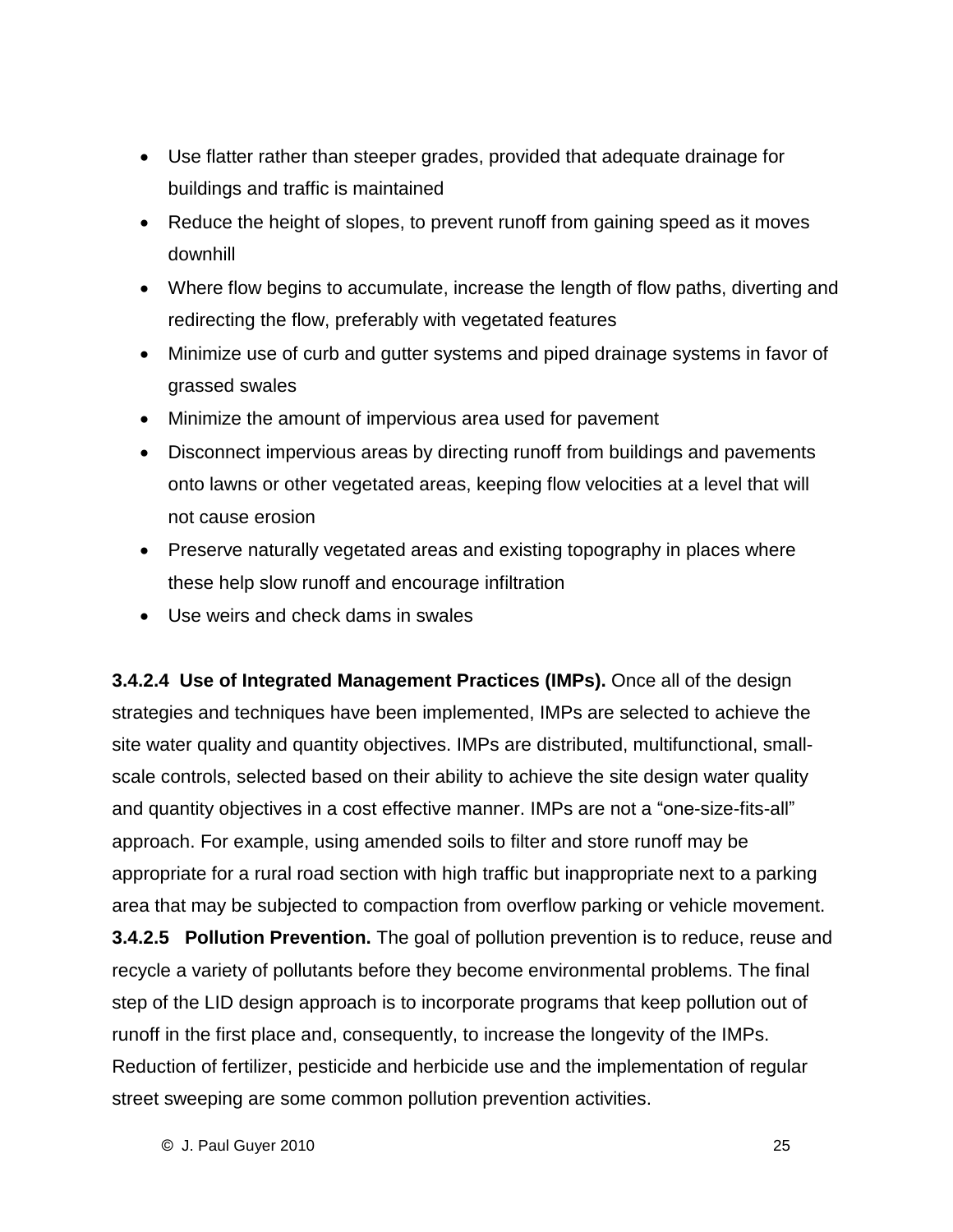#### **3.5 DESIGN GUIDANCE AND STANDARDS**

**3.5.1 Methods to Determine Effectiveness.** Stormwater projects are typically designed with a particular objective in mind, such as flood control or water quality improvement. Such projects typically require that the designer evaluate the effectiveness of the proposed treatments at meeting the stated objectives. A number of hydrologic models have been developed to model surface runoff from a given drainage area. Because conventional models are primarily concerned with computing flow rates or flood hydrographs at a point of interest, this approach to hydrologic analysis must be modified in cases where not all of the runoff from a given site converges to a single point. Typical watershed models take into account general land cover and stream channel characteristics. To account for LID features and runoff management devices, refinement of the analysis may be desirable. A variety of tools are freely available from public agencies:

**3.5.1.1 Natural Resources Conservation Service (NRCS).** The NRCS, formerly called the Soil Conservation Service, has been developing runoff models for decades. The NRCS models TR-20 and TR-55 account for variations in land cover and the velocity of water movement across a watershed. Of particular interest are the determination of a drainage area's curve number  $(CN)$  and time of concentration  $(T_c)$ . The value of CN reflects the degree to which land surface conditions will generate runoff, while the value of  $T_c$  indicates how quickly the runoff will converge at a particular point downstream. TR-20 and TR-55 are popular for watershed modeling but are generally not recommended for predicting runoff from small storms.

**3.5.1.2 Federal Highway Administration (FHWA).** The FHWA has developed a variety of software packages, primarily concerned with channel and pipe hydraulics. These programs are most useful in those areas where detailed analysis of flow behavior based on predetermined flow rates is required.

**3.5.1.3 Hydrologic Engineering Center of the U.S. Army Corps of Engineers (HEC).** The Hydrologic Engineering Center of the U.S. Army Corps of Engineers actively maintains a suite of tools for modeling surface water hydrology and hydraulics.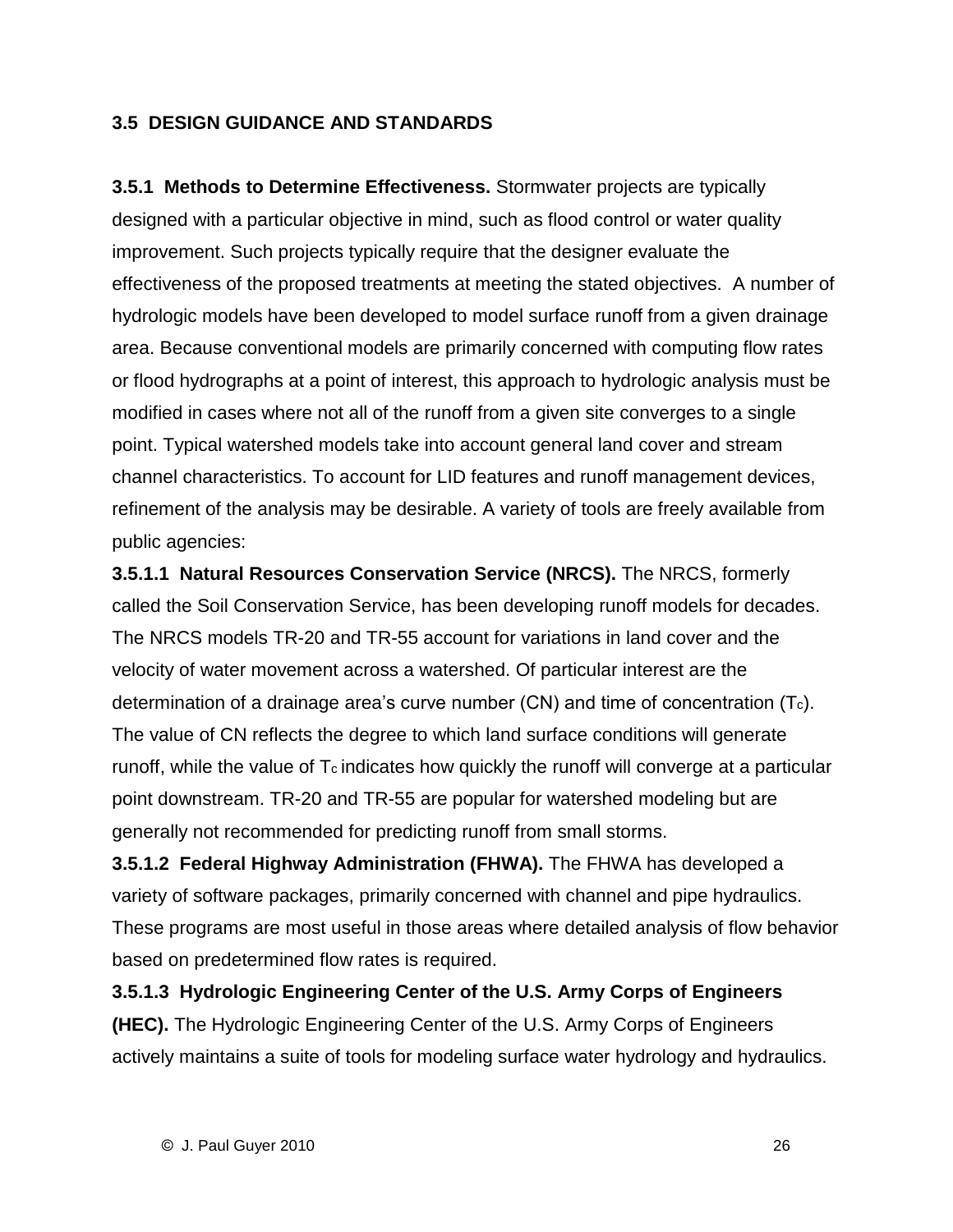**3.5.1.4 EPA.** The EPA maintains the Storm Water Management Model (SWMM) that performs simulations of both water quantity and quality for urban runoff events. In late 2002, EPA extensively revised SWMM to include more detailed analysis of small-scale stormwater management devices. The SWMM algorithm is able to explicitly simulate storage and, therefore, is particularly appropriate for simulating discrete LID systems. Obtaining reasonable estimates of storage parameters needed in SWMM is of critical importance. Creative adaptations of SWMM may be necessary because the model does not directly model runoff from an impervious surface onto a pervious one.

**3.5.1.5 Prince Georgeí<sup>s</sup> County, Maryland.** The Prince Georgeís County Department of Environmental Resources – Programs and Planning Division, working with Tetra Tech, Inc., has developed a BMP evaluation module to assist in assessing the effectiveness of LID technology. This module uses simplified process-based algorithms to simulate BMP control of modeled flow and water quality time series generated from runoff models such as the Hydrologic Simulation Program, FORTRAN (HSPF). These simple algorithms include weir and orifice control structures, storm swale characteristics, flow and pollutant transport, flow routing and networking, infiltration and saturation, evapotranspiration, and a general loss/decay representation for pollutants. It offers the user the flexibility to design retention style or open-channel BMPs, define flow routing through a BMP or BMP network, simulate IMPs such as reduced or discontinuous impervious surfaces through flow networking, and compare BMP controls against a defined benchmark such as a simulated pre-development condition. Because the underlying algorithms are based on physical processes, BMP effectiveness can be evaluated and estimated over a wide range of storm conditions, BMP designs, and flow routing configurations. Such a tool provides a quantitative medium for assessing and designing TMDL allocation scenarios and evaluating the effectiveness of a proposed management approach. Five basic design aspects were used to develop the methodology for the module. They are: (1) the incorporation of input runoff data, (2) design and representation of a site plan, (3) configuration of BMPs of various sizes and functions, (4) schematic representation of flow routing through a network of BMPs, and (5) evaluation of the impact of a site design with BMPs. The module interface is the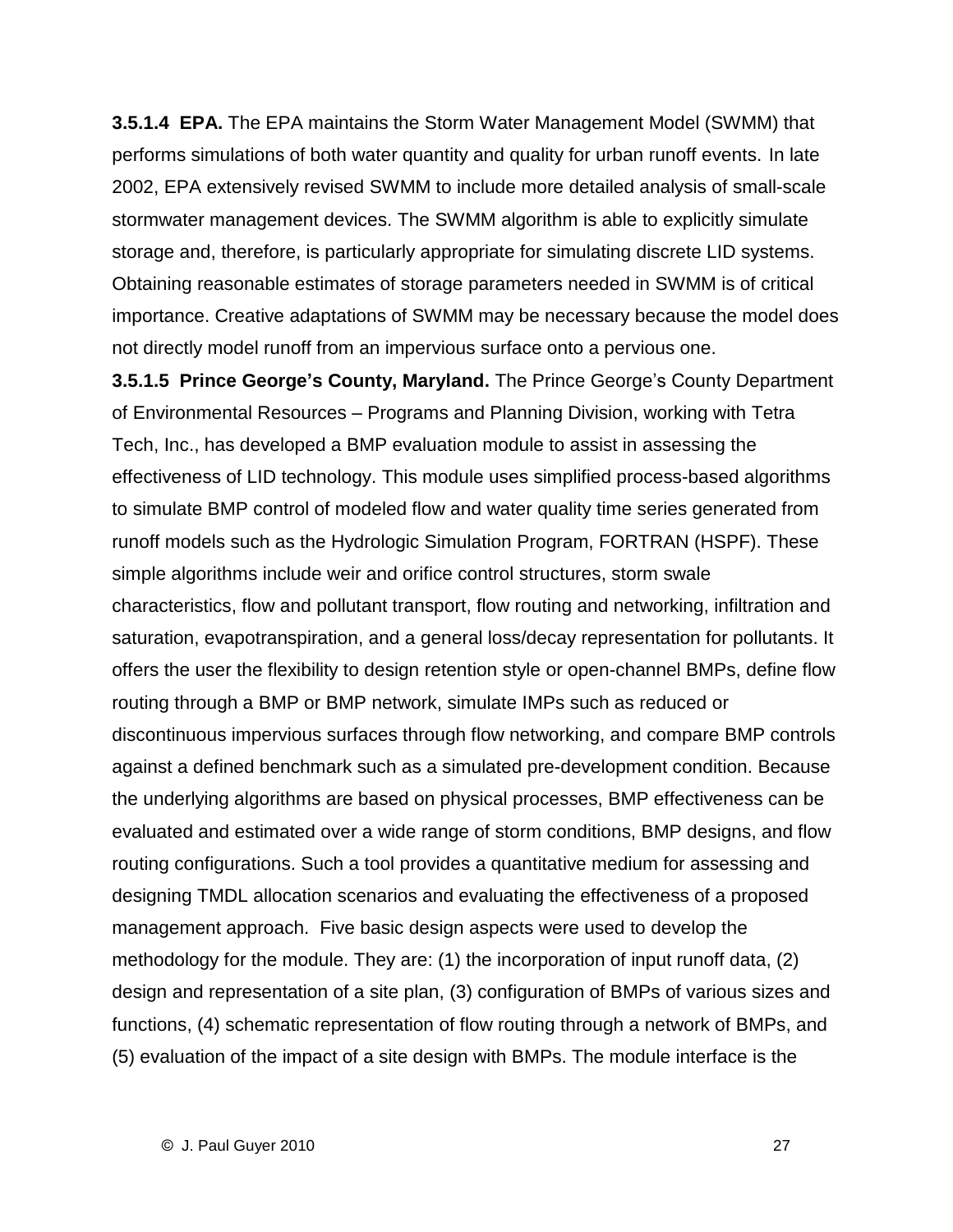platform for an interactive linkage between each of the five design features of the module.

**3.5.1.6 Commercial Sources.** In addition to the freely available models, there are a variety of commercial models on the market. Information about these other tools can be found on the Internet.

**3.5.2 Monitoring Strategies.** A variety of techniques are available to monitor the effectiveness of LID features for managing water quantity and quality.

**3.5.2.1 Water Quantity Monitoring.** The effectiveness of LID in controlling runoff volume and peak flow rates can be monitored either at individual features on a site or at some selected point downstream where flow paths converge and a measurement device can be installed.

**3.5.2.2 Small Scale.** On a small scale, both manual and automatic sampling methods can be used to calculate flow rates upstream and downstream of an LID installation, based on the depth measured using a weir or a rate of flow measured using a conveyance device.

**3.5.2.3 Large Scale.** On a larger scale, where LID features are used as retrofits in developed areas, the effectiveness of the retrofits can be assessed by comparing pre- LID and post-LID flow rates downstream. Using these data and some straightforward hydrologic calculations, a characteristic hydrograph can be developed to evaluate the site the pact and narrows administering from the state mate only energine in a<br>hydrologic calculations, a characteristic hydrograph can be developed to evaluate the<br>site's response to storm events resulting from the implem Data from stream gages should indicate that runoff from smaller storms has decreased after LID implementation. As more LID features are used for stormwater retrofits on a site, the decrease in runoff will become more significant.

**3.5.2.4 Water Quality Monitoring Parameters.** The effectiveness of a runoff management feature can be evaluated using the flow through the feature, the quality of the receiving waters, or both. The Nationwide Urban Runoff Program (NURP) has identified the following "standard pollutants characterizing urban runoff: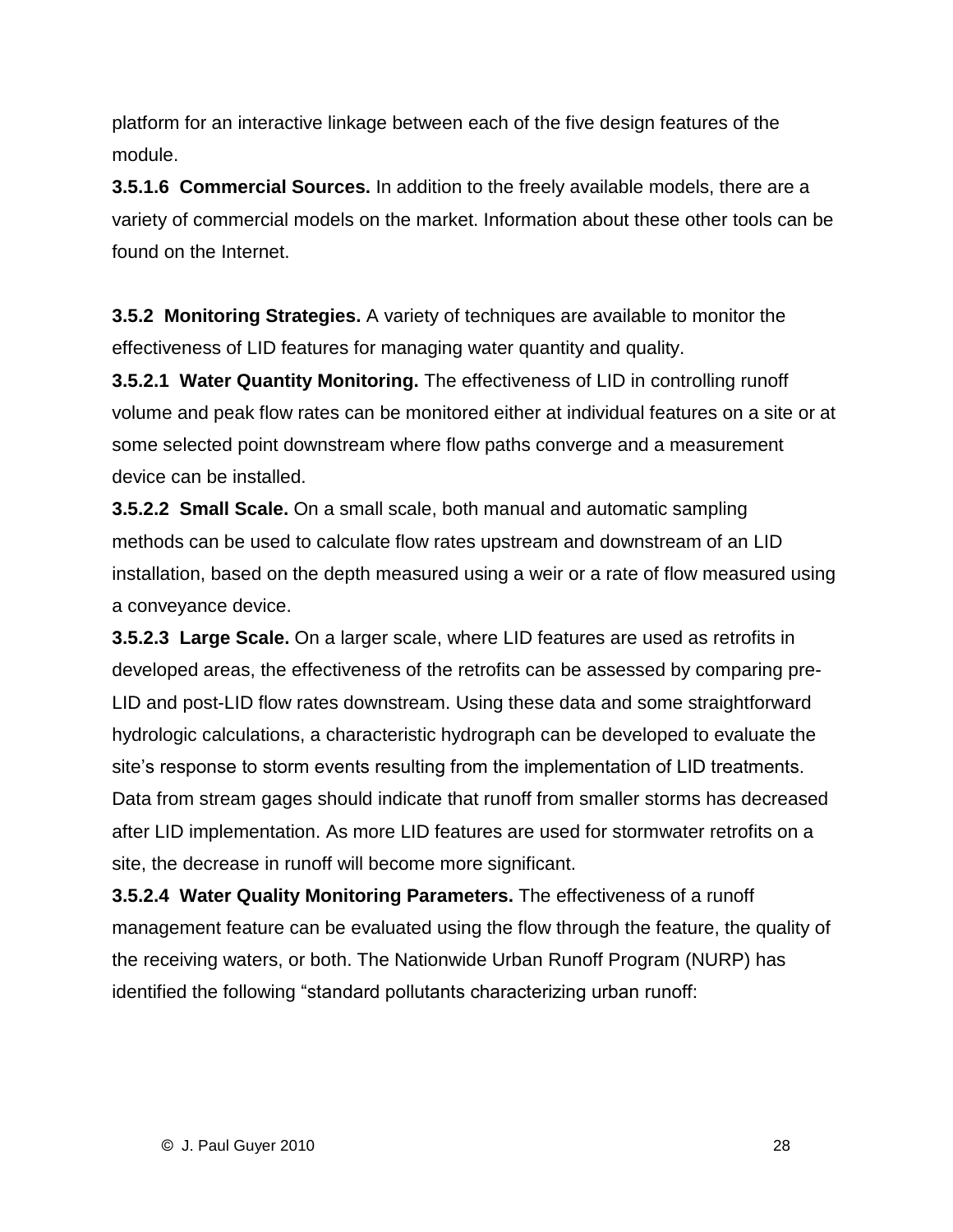| <b>Pollutant</b>                      | <b>Abbreviation</b> |
|---------------------------------------|---------------------|
| <b>Suspended Solids Concentration</b> | SSC                 |
| <b>Biochemical Oxygen Demand</b>      | <b>BOD</b>          |
| <b>Chemical Oxygen Demand</b>         | COD                 |
| Copper                                | Cu                  |
| <b>Zinc</b>                           | Zn.                 |
| <b>Total Phosphorous</b>              | ТP                  |
| <b>Soluble Phosphorous</b>            | SP                  |
| Total Kjeldahl Nitrogen               | TKN                 |
| Nitrate + Nitrite                     | $NO2 + NO3$         |



**3.5.2.5 Biological Monitoring.** Pollutants in stormwater runoff have a direct effect on the biological integrity of the receiving waters. The effectiveness of water quality controls can therefore be evaluated by assessing the biological health of the receiving waters in the vicinity of the stormwater outfall. The EPA has developed Rapid Bioassessment Protocols (RBP)<sup>13</sup> that can be used to characterize the existence and severity of impairments to streams, and help to identify sources and causes of impairment.

**3.5.2.6 Monitoring Program.** There are four phases to develop a monitoring program:

- 1. Determine the objectives and scope of the monitoring program
- 2. Develop the monitoring plan in view of the objectives
- 3. Implement the monitoring plan
- 4. Evaluate and report the results

Monitoring programs are shaped by the site characteristics, the goals of the project, regulatory requirements, and available funds.

**3.5.2.7 Variability.** The high variability of stormwater flows and pollutant concentrations at any location makes it difficult to obtain useful monitoring results. Typically, facilities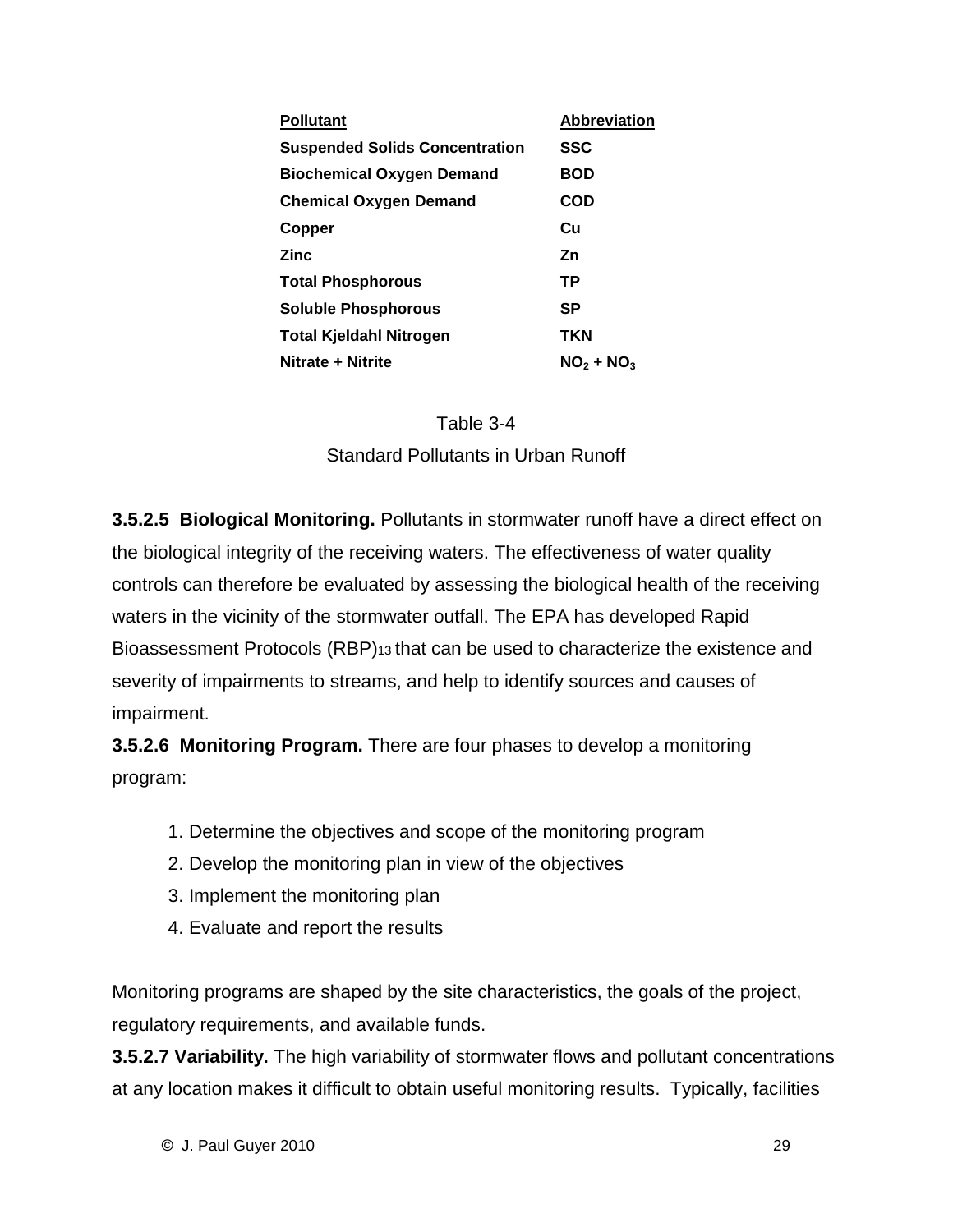must collect a large number of samples to adequately characterize how a device is functioning under natural conditions. The monitoring approach used on any given site will depend on regulatory requirements, the pollutants of concern, the physical characteristics of the runoff management features, and the availability of funds and personnel for planning, sampling and analysis.

**3.5.2.8 State and Local Program Conformance.** Water quality monitoring programs should be undertaken to conform to state and local protocols. A detailed guidance manual for water quality data collection, management and interpretation is available from the Environmental Protection Agency<sub>15</sub> and the Department of Transportation. The guidelines, which are primarily concerned with meeting the national stormwater BMP database requirements, can be easily adapted for use in a variety of monitoring activities.

**3.5.2.9 Sampling Locations.** An effective monitoring effort for decentralized runoff management requires a judicious selection of sampling locations as well as sampling times and techniques. The challenge is often to complete the monitoring effort effectively under budget constraints. If the site design includes many LID features, sampling only a few may provide a reasonable basis to estimate the effectiveness of the full suite of features.

**3.5.2.10 Sampling Protocols.** Monitoring protocols vary depending on the expected chemical composition of the runoff, the pollutant of concern, the desirability of monitoring the effectiveness of a device at a given location, and the importance of assessing water quality at points downstream. As sampling data is collected over time, trends in the water quality become apparent. Adjustments in the monitoring plan may be appropriate to ensure that across the site samples are not taken any more or less frequently than necessary to ensure that a desirable level of water quality is maintained.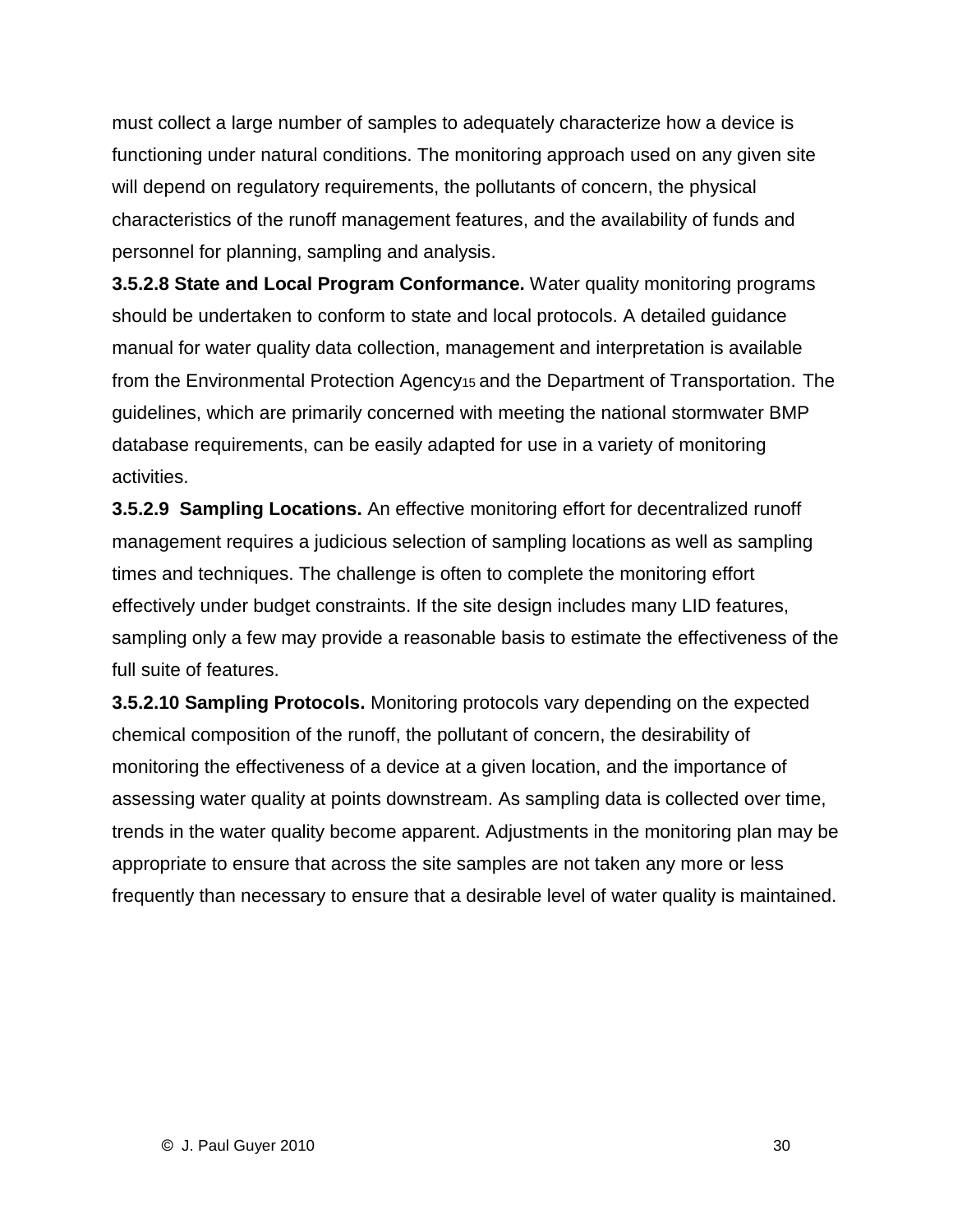#### **4. COMPARISON OF LID TO CONVENTIONAL PRACTICES**

**4.1 INTRODUCTION.** Conventional stormwater management practices focus on providing an efficient site drainage system that rapidly conveys runoff away from buildings and off pavement, and then attenuates the peak runoff rate at a large stormwater management facility downstream. In contrast, LID provides runoff management as far upstream as possible  $-$  where it originates  $-$  and if necessary, also at multiple points along each flow path. LID and conventional practices can be further compared in a variety of ways:

**4.2 COMPLIANCE VS. WATER RESOURCE OBJECTIVES.** While conventional stormwater management is primarily concerned with attenuating the peak runoff rate from a developed site, the principal goal of LID is to ensure maximum protection of the ecommeter management to primain, concerned that atternating the poatt ratter rate<br>from a developed site, the principal goal of LID is to ensure maximum protection of the<br>ecological integrity of the receiving waters by main regime.

**4.3 WATER QUANTITY CONTROL.** Conventional drainage practices effectively reduce peak runoff rates, but do not reduce runoff volume. Instead, conventional drainage practices increase runoff volume by not mitigating the effects of the increased impervious area. The LID features that facilitate infiltration, by comparison, help to reduce runoff volume directly. Runoff volume reductions using LID features can be significant when infiltration is increased over a sufficiently large area. Conventional drainage reduces the amount of subsurface water available to the base flow in nearby streams. LID features that enhance infiltration can have the beneficial effect of helping to maintain those base flows. Other LID features allow the strategic use of stormwater on-site, while conventional drainage designs focus on moving the water rapidly off-site. A conventional stormwater management facility has a limited ability to manage water quality because it is limited to removal by settlement of pollutants. An LID approach, by comparison, takes advantage of a variety of mechanisms that filter water either overland or via infiltration to the subsurface.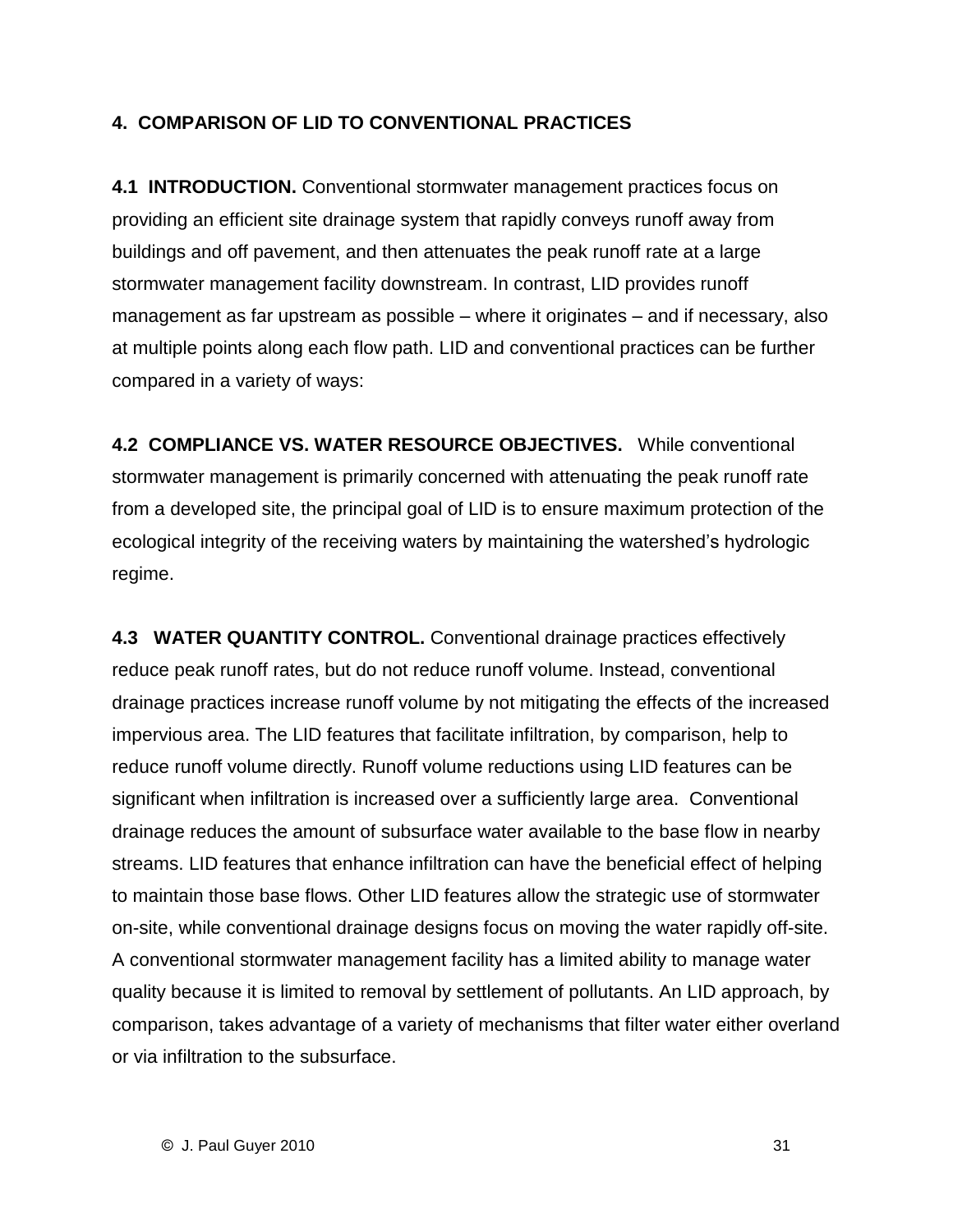**4.4 CONSTRUCTION COSTS.** Construction costs for LID will vary depending on the characteristics of predevelopment site features, the density of development, the particular LID features selected, and their size and design. For example, the cost of bioretention areas will be a function of the depth of porous backfill and the degree to which underdrains are utilized. Case studies for commercial, townhouse, and detached home residential areas in Prince George's County, Maryland, have demonstrated that LID site design costs can compare favorably with conventional approaches.<sup>17</sup> Costs are not simple to generalize. The scale of the project, availability of materials, and skills and training of staff are all factors. IMPs involving landscaped areas are often simple to maintain because work can often be performed by landscaping crews or residents; hard structures, such as permeable paving systems with underdrains, may require more specialized maintenance.

**4.5 OPERATION AND MAINTENANCE.** Regular inspections of conventional stormwater management facilities are required to ensure that the storage volume has not been reduced by sediment, outlets are not clogged by debris, and structural features maintain their integrity. For a site designed using an LID approach, runoff management features will tend to be higher in number and several types of features (e.g., bioretention areas) need to be maintained by the property owner. The maintenance of these LID features is straightforward and can easily be performed as part of regular landscaping. Other LID features typically employed along public streets (such as tree filters) require more specialized maintenance to ensure that the filter media are not clogged and toxic materials such as heavy metals do not accumulate to a level at which they become a health hazard.

**4.6 RETROFIT POTENTIAL.** Retrofitting an already developed area with a conventional stormwater management system requires a considerable amount of space and is likely to involve extensive site disturbance. The LID micro-scale systems listed in the previous chapter require less site disturbance for each installment. LID retrofits may be much easier than conventional retrofits on sites where intensive development has already occurred. Locating sites for installing small devices is far easier than finding a large site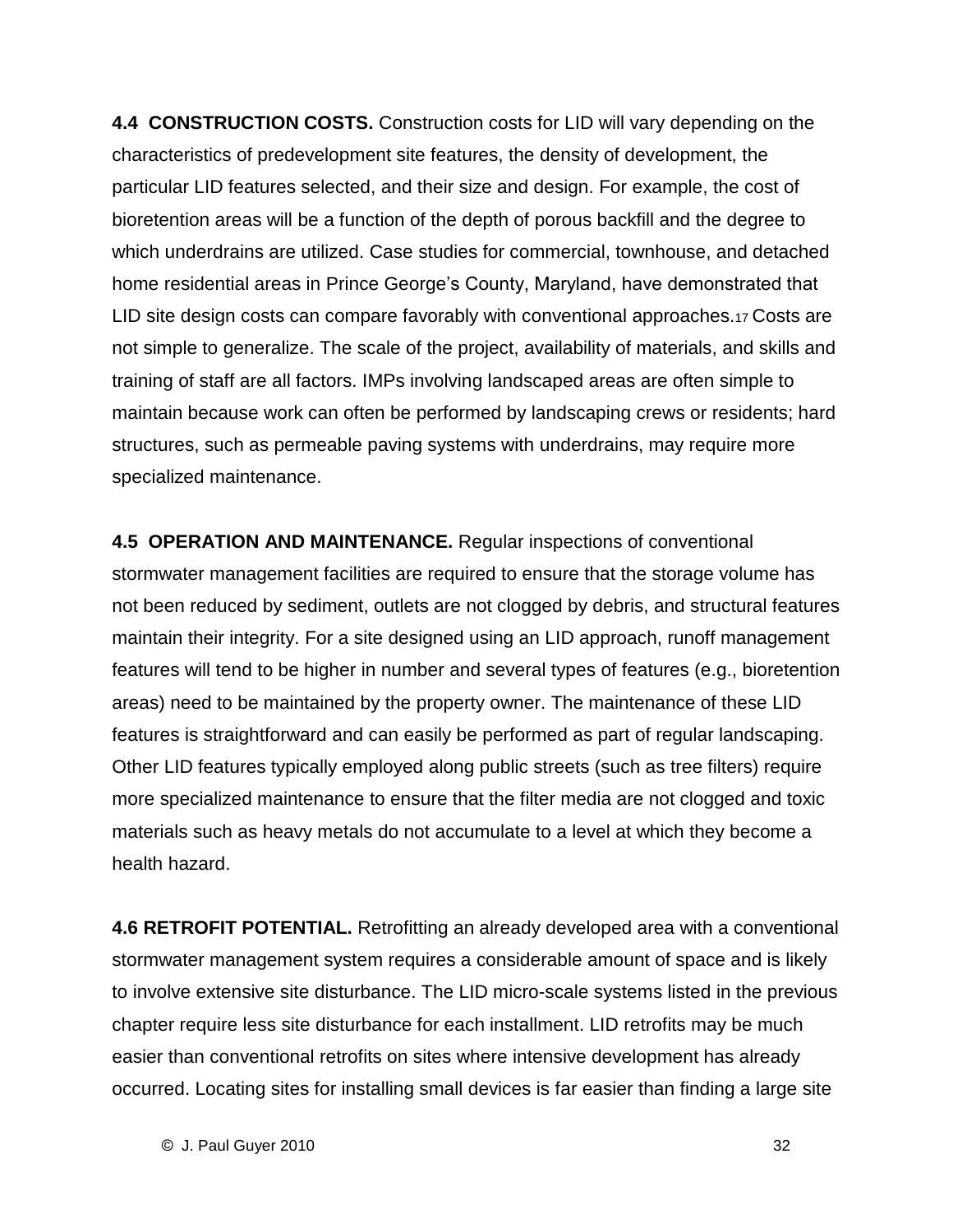for a stormwater management facility. LID retrofits can be customized to pollutant loads, allowing more complete control over pollutant removal.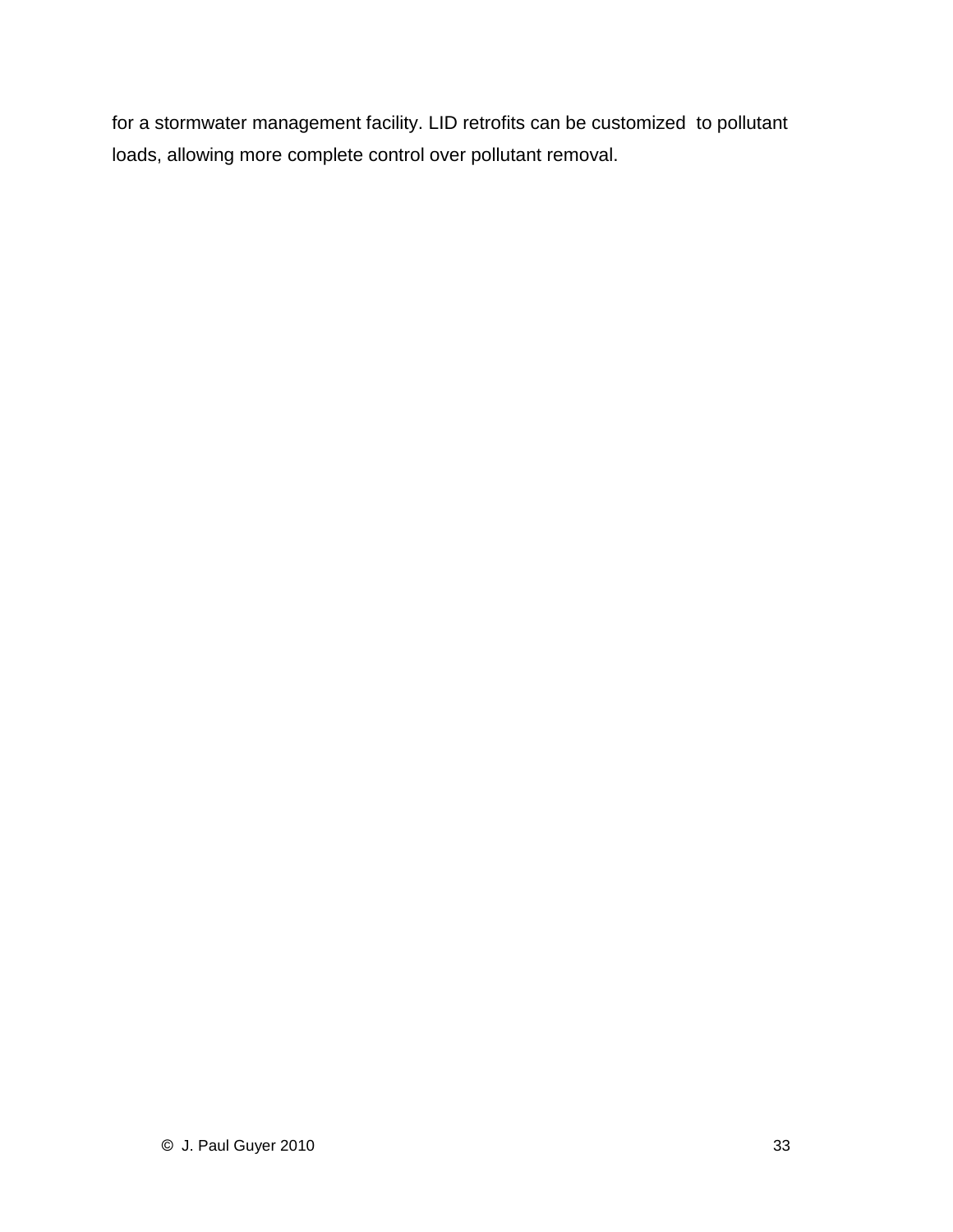#### **5. DISTRIBUTED MICRO-SCALE SYSTEMS**

**5.1 INTRODUCTION.** In addition to land surface strategies, LID practices include incorporating small landscaped features and manufactured devices into a site. The management of runoff as it is generated reduces the need for management further downstream. Small distributed systems can perform several important runoff management functions:

- Increase rates of infiltration
- Slow down runoff, reducing flow rates from the site and increasing time for infiltration
- Add retention (the amount of water stored at the surface for the duration of the storm event)
- Add detention, which causes water to be restrained temporarily before it moves further downstream
- Improve water quality by filtering pollutants through media

**5.2 REPRESENTATIVE LID PRACTICES.** LID uses design components (IMPs) that can be selected and customized for specific stormwater management objectives. The selective use and customization of these components will involve a variety of standards and specifications for construction and maintenance. Described below is a collection of LID practices and their design, construction and maintenance characteristics. Distributed micro-scale systems can include, but are not limited to:

- Soil amendments
- **Bioretention**
- Dry Wells
- Filter Strips
- Vegetated Buffers
- **Grassed Swales**
- **Infiltration Trenches** 
	- $\circledcirc$  J. Paul Guyer 2010  $\circledcirc$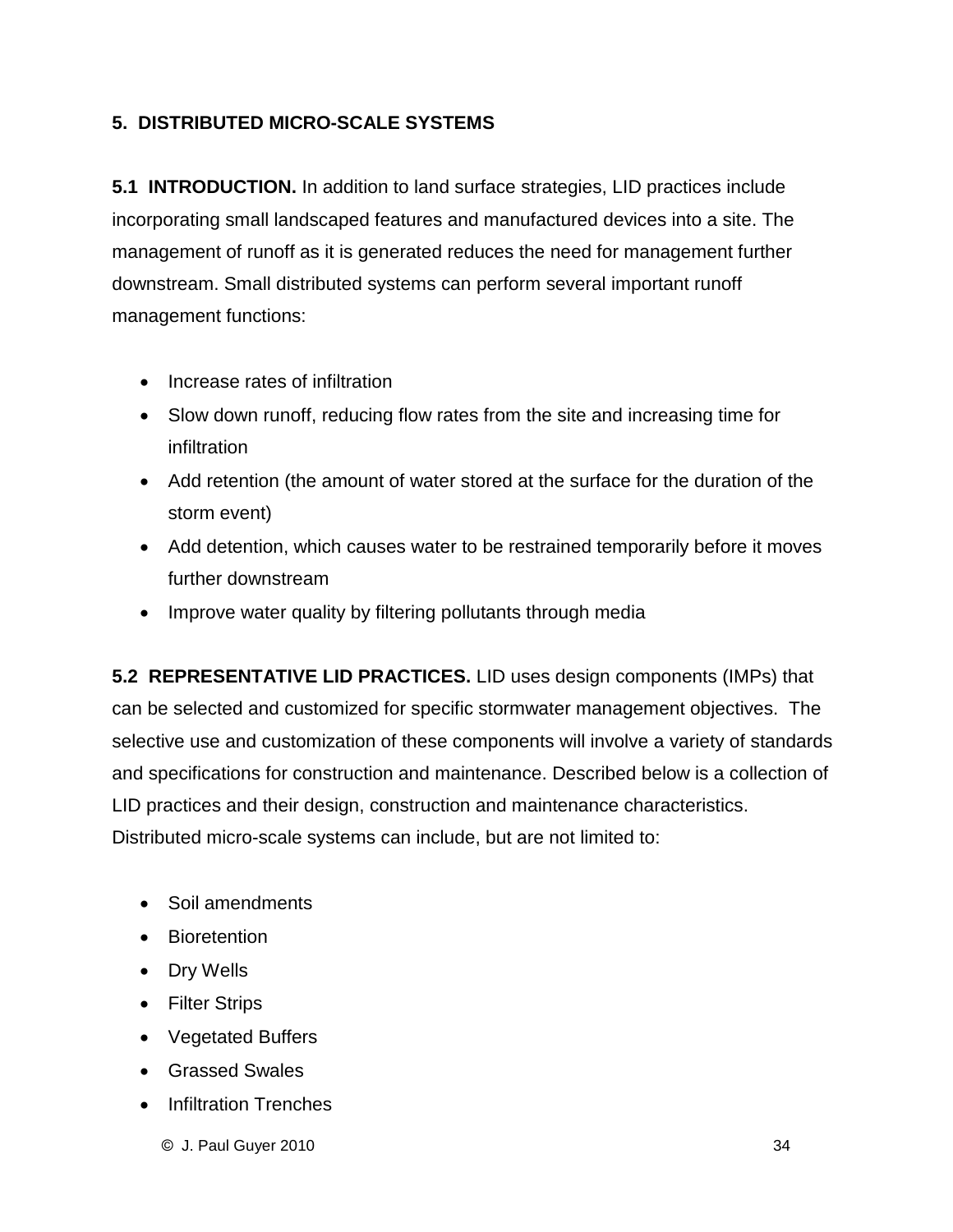- Inlet Pollution Removal Devices
- Rain Barrels and Cisterns
- **Tree Box Filters**
- Vegetated Roofs
- Permeable Pavers

Table 5-1 presents the variety of runoff management functions provided by these features.

| Feature                  | <b>Effect or Function</b> |                           |           |           |                             |
|--------------------------|---------------------------|---------------------------|-----------|-----------|-----------------------------|
|                          | Slower<br>Runoff          | Infiltration              | Retention | Detention | Water<br>Quality<br>Control |
| Soil Amendments          |                           | $\boldsymbol{\mathsf{x}}$ |           |           |                             |
| <b>Bioretention</b>      |                           | X                         | X         | X         | X                           |
| Dry Wells                |                           | X                         | X         |           | X                           |
| <b>Filter Strips</b>     | X                         |                           |           |           | X                           |
| <b>Vegetated Buffers</b> | X                         |                           |           |           | $\boldsymbol{\mathsf{x}}$   |
| <b>Grassed Swales</b>    | X                         |                           |           |           | X                           |
| Infiltration Trenches    |                           | X                         |           |           | X                           |
| <b>Inlet Devices</b>     |                           |                           |           |           | $\mathsf{x}$                |
| <b>Rain Barrels</b>      |                           |                           | x         |           |                             |
| Cistems                  |                           |                           | X         |           |                             |
| <b>Tree Box Filters</b>  |                           |                           |           |           | X                           |
| Vegetated Roofs          | x                         |                           |           | x         | Χ                           |
| Permeable Pavers         |                           | X                         |           |           | X                           |

Table 5-1 Functions of LID Features

**5.2.1 Nutrient Processing.** Surface water runoff in urban areas can include significant quantities of chemical nutrients, particularly nitrogen and phosphorous.

When these nutrients reach local water bodies, they can contribute to eutrophication.

(Eutrophication is a naturally occurring process in which nutrients accumulate in a body of water over time; the term is often used to signify acceleration of this process by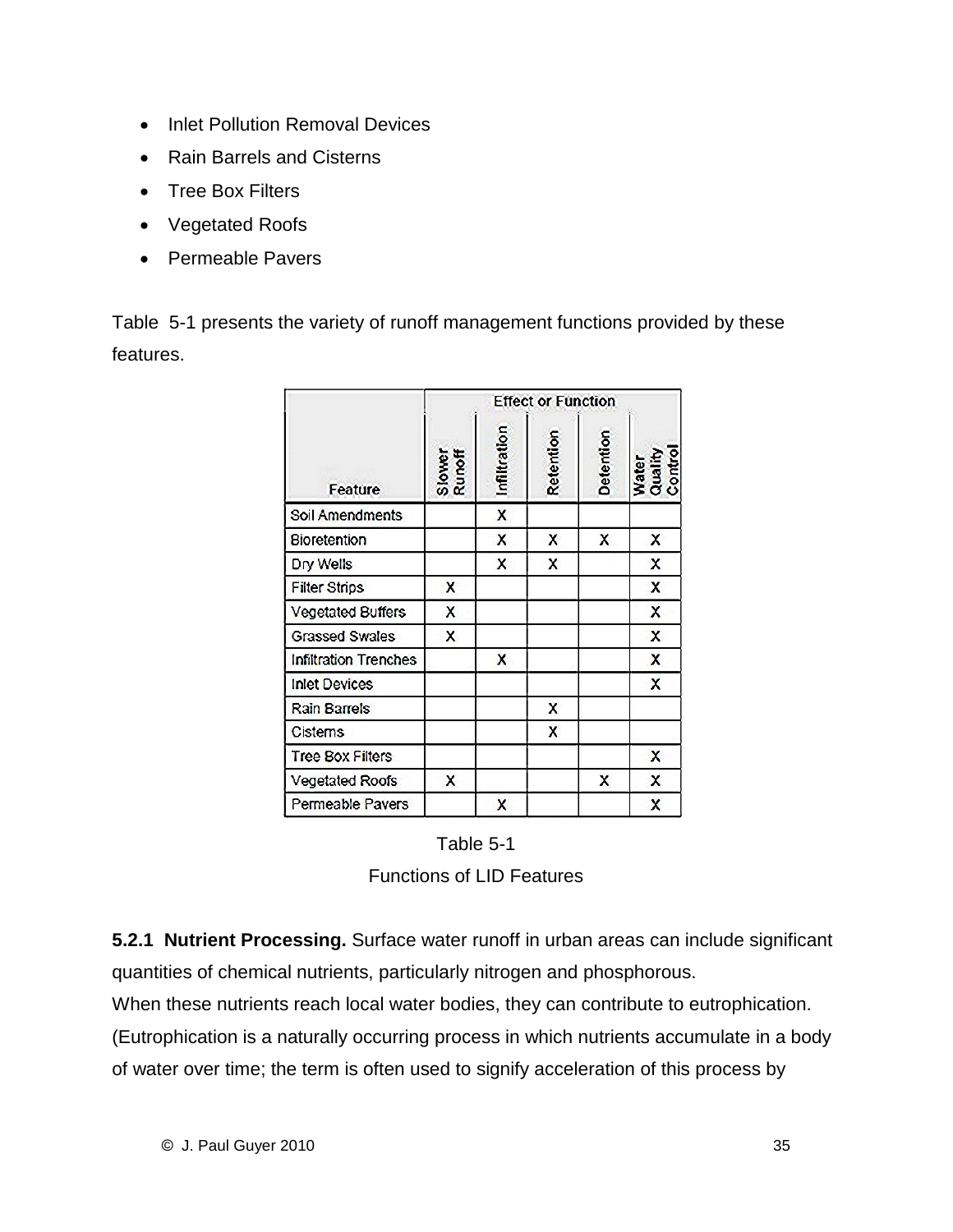human activity.) Several of the LID components described in this UFC (see Chapter 8) filter out these nutrients to various degrees of effectiveness, depending on the design. LID approaches that utilize vegetation not only filter nitrogen and phosphorous out of the water and into the soil, but also make these nutrients available to the plants to form plant tissue.

**5.2.2 Treatment Train Approach to Water Quality.** Following a typical flow path beginning where runoff is generated from an impervious area, runoff water quality control can be implemented in the following steps:

- Minimization. Design the site to treat pollutants effectively in small quantities, rather than allow larger quantities of runoff to accumulate before treatment.
- Natural Filtration. Use the physical, chemical and biological processes of vegetation and soils to filter pollutants.
- Constructed Filtration. Use the physical, chemical and biological processes of distributed micro-scale systems to filter pollutants.
- Evaporation. Store and evaporate water in shallow depressions so that particulates can be removed.
- Pollution prevention. Incorporate management practices such as restricted fertilizer use and diligent street sweeping to reduce pollutant loads. (Note that while the first four steps above pertain to site features, this final step pertains to post-construction maintenance).

Figure 5-2 shows a typical treatment train process for phosphorus removal.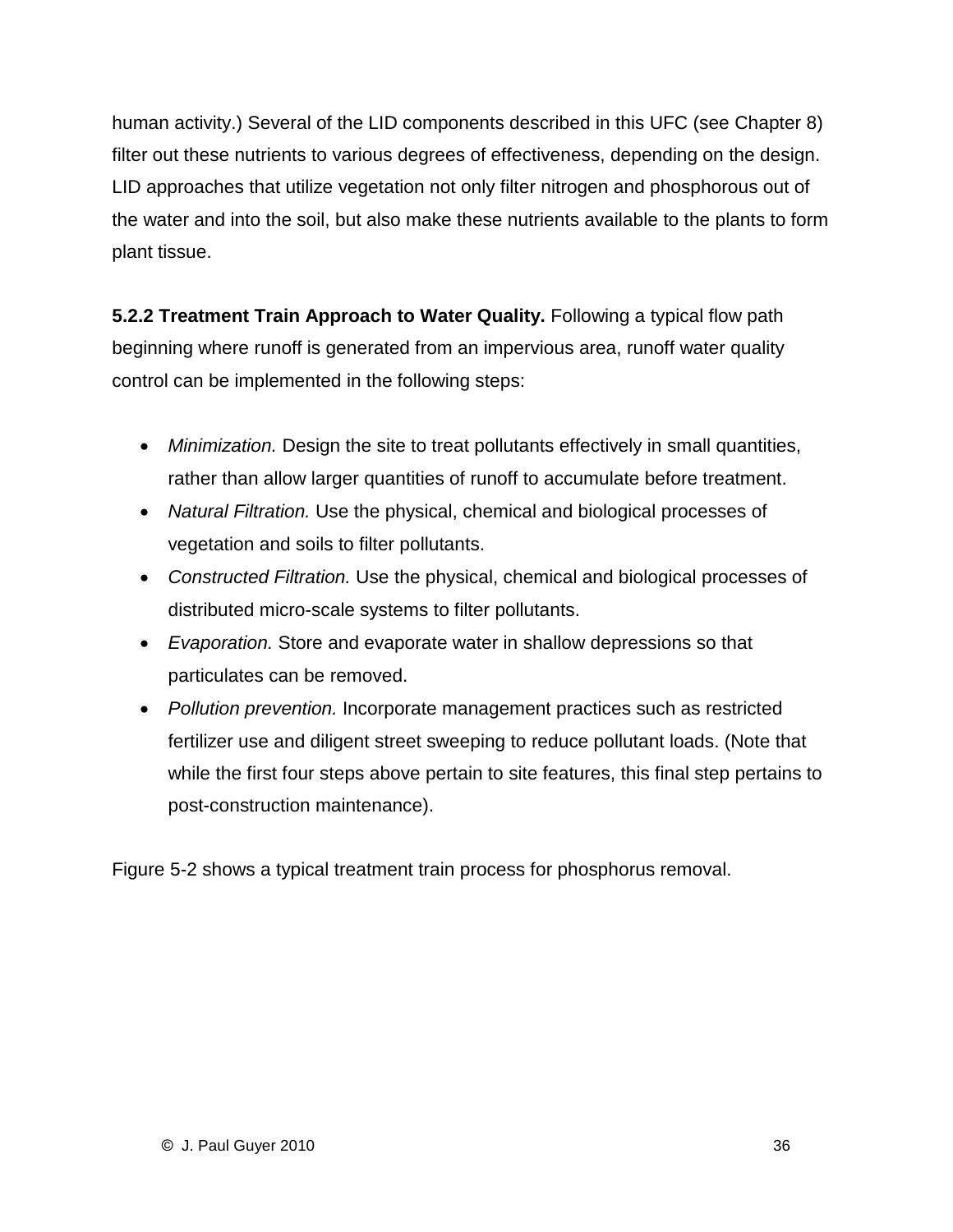

Source: Adapted from PGDER.



Treatment Train Process for Phosphorus Removal

**5.2.3 Energy Processing.** LID features that incorporate vegetation can help to moderate high ambient air temperatures. Even on a small scale, vegetation will have a local cooling effect. Vegetation can be selected and placed to improve shading, or to provide a buffer against winds. Using vegetated roofs can result in significant energy savings in the operation of a building vegetated roofs can result in s<br>savings in the operation of a building's air conditioning system.

**5.2.4 Multifunctional Infrastructure and Buildings.** Some LID features can simultaneously provide a variety of hydrologic functions. A bioretention area, for example, can filter runoff for quality control, detain it, and infiltrate the stormwater into the ground. Similarly, vegetated roofs on buildings reduce runoff, reduce pollutants in both the water and the air, and moderate the internal building temperature.

have provided architectural interest in various forms, such as employing berms in **5.2.5 Ancillary Benefits.** This discussion describes LID primarily in terms of hydrologic impacts. LID runoff management strategies can also contribute to an aesthetically pleasing landscape, increasing the value of the property where these strategies are employed. In a variety of completed projects, micro-scale runoff management features

 $\bullet$  J. Paul Guyer 2010  $\bullet$  37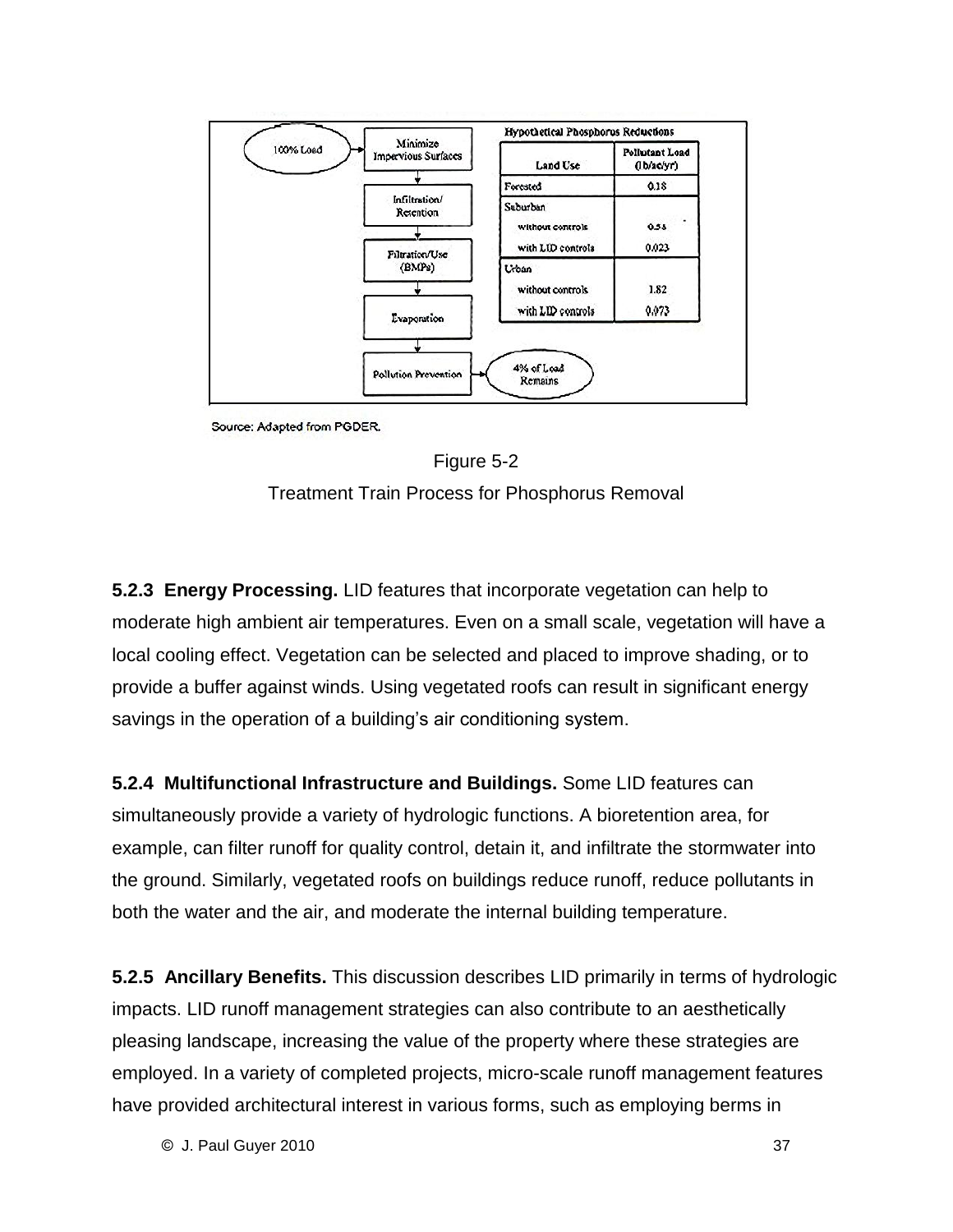otherwise open spaces, rainwater channels along pedestrian streets, fountains fed by intermittent stormwater, and bioretention areas that attractively subdivide large parking lots. The visibility of these features also provides opportunities for citizens and property owners to become more aware of the importance of stormwater in our urban environment.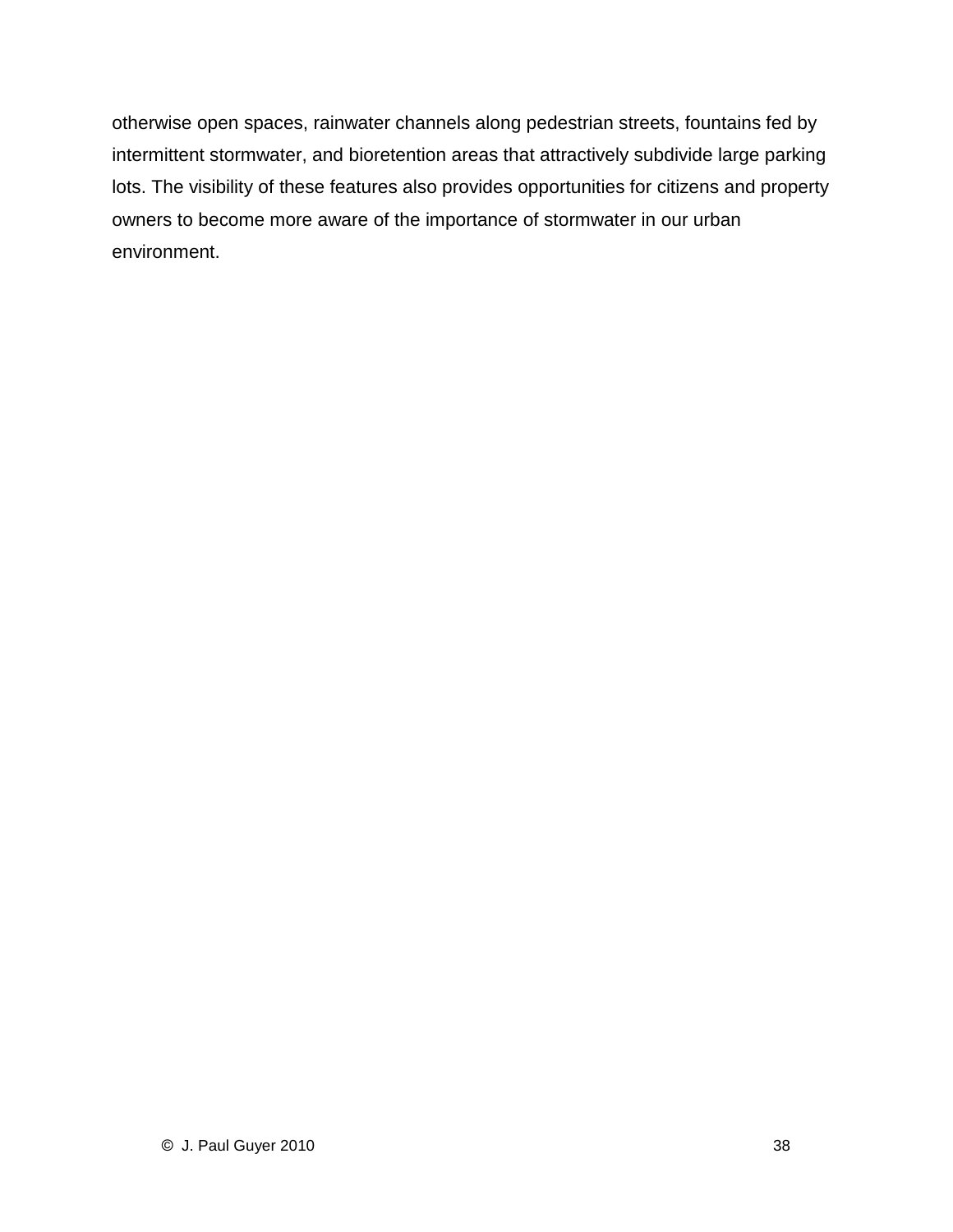## **QUIZ**

#### **An Introduction to Low Impact Development**

1. Low Impact Development (LID) is a \_\_\_\_\_\_\_\_\_\_\_\_\_\_\_\_\_\_\_\_\_\_\_\_ strategy concerned with maintaining or restoring the natural hydrologic functions of a site to achieve natural resource protection objectives and fulfill environmental regulatory requirements.

- a. wildlife management
- b. budgeting
- c. construction management
- d. stormwater management

2. The use of LID was pioneered in the 1990s by the  $\sim$ 

- a. New York State Department of Parks and Recreation
- b. Los Angeles Department of Water and Power
- c. U.S. Environmental Protection Agency
- d. Prince George's County, Maryland, Department of Environmental Resources

3. A \_\_\_\_\_\_\_\_\_\_\_\_\_\_is created by replacing existing soil with a highly porous soil mixture, grading the area to form a shallow depression, and replanting the area with specially selected vegetation.

- a. settling basin
- b. bioretention cell
- c. groundwater depression
- d. sheet drainage channel

4. The goal of LID site design is to reduce the \_\_\_\_\_\_\_\_\_\_\_ impact of development and to the incorporate techniques the interest.<br>4. The goal of LID site design is to reduce the \_\_\_\_\_\_\_\_\_\_\_\_ impact of development and<br>to incorporate techniques that maintain or restore the site's hydrologic and hydraulic functions.

- a. climatic
- b. regional
- c. carbon
- d. hydrological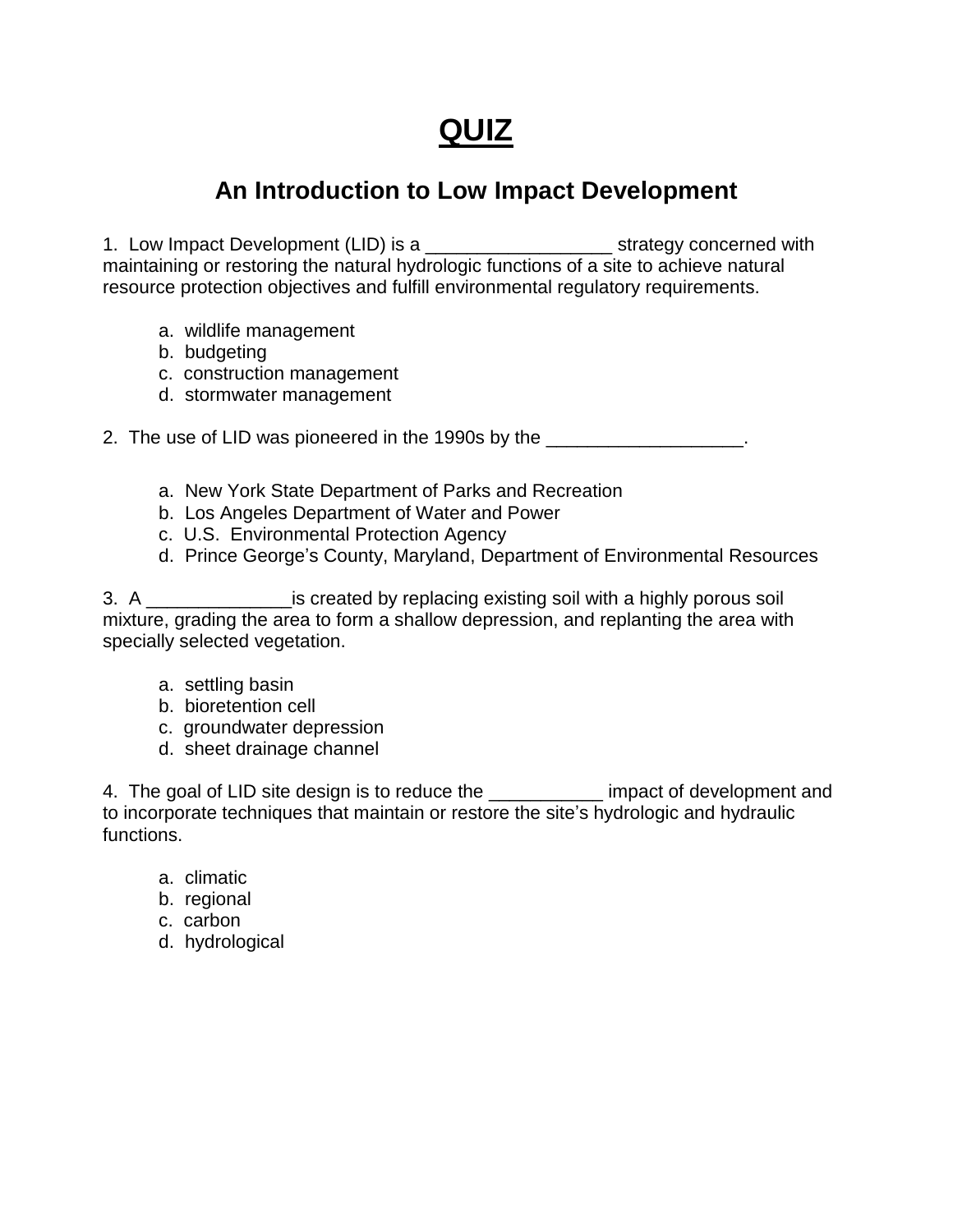5. LID site design strategies achieve all of the basic objectives of site design while also minimizing the generation of \_\_\_\_\_\_\_\_\_\_\_\_.

- a. biodegradable byproducts
- b. heat islands
- c. runoff
- d. biomass effects

6. \_\_\_\_\_\_\_\_\_\_\_\_\_\_\_\_\_\_\_\_\_\_ is noton the basic list of Integrated Management Practices (IMP).

- a. Bioremediation
- b. Bioretention
- c. Dry wells
- d. Filter strips

7. \_\_\_\_\_\_\_\_\_\_\_\_\_\_\_\_\_\_\_\_\_\_\_\_\_\_\_\_ is not on the basic list of Integrated Management Practices  $(IMP)$ .

- a. Grassed swales
- b. Infiltration trenches
- c. Clogging resistance
- d. Inlet pollution removal devices

8. \_\_\_\_\_\_\_\_\_\_\_\_\_\_\_\_\_\_\_\_\_\_ is noton the basic list of Integrated Management Practices (IMP).

- a. Flumes
- b. Permeable pavement
- c. Permeable pavers
- d. Rain barrels and cisterns

9. \_\_\_\_\_\_\_\_\_\_\_\_\_\_\_\_\_\_\_\_\_\_\_\_\_\_\_\_ is not on the basic list of Integrated Management Practices (IMP).

- a. Median barriers
- b. Soil amendments
- c. Vegetated buffers
- d. Tree box filters

10. \_\_\_\_\_\_\_\_\_\_\_\_\_\_\_\_ is not a process in the natural hydrologic cycle.

- a. Precipitation
- b. Runoff
- c. Storage
- d. Conduction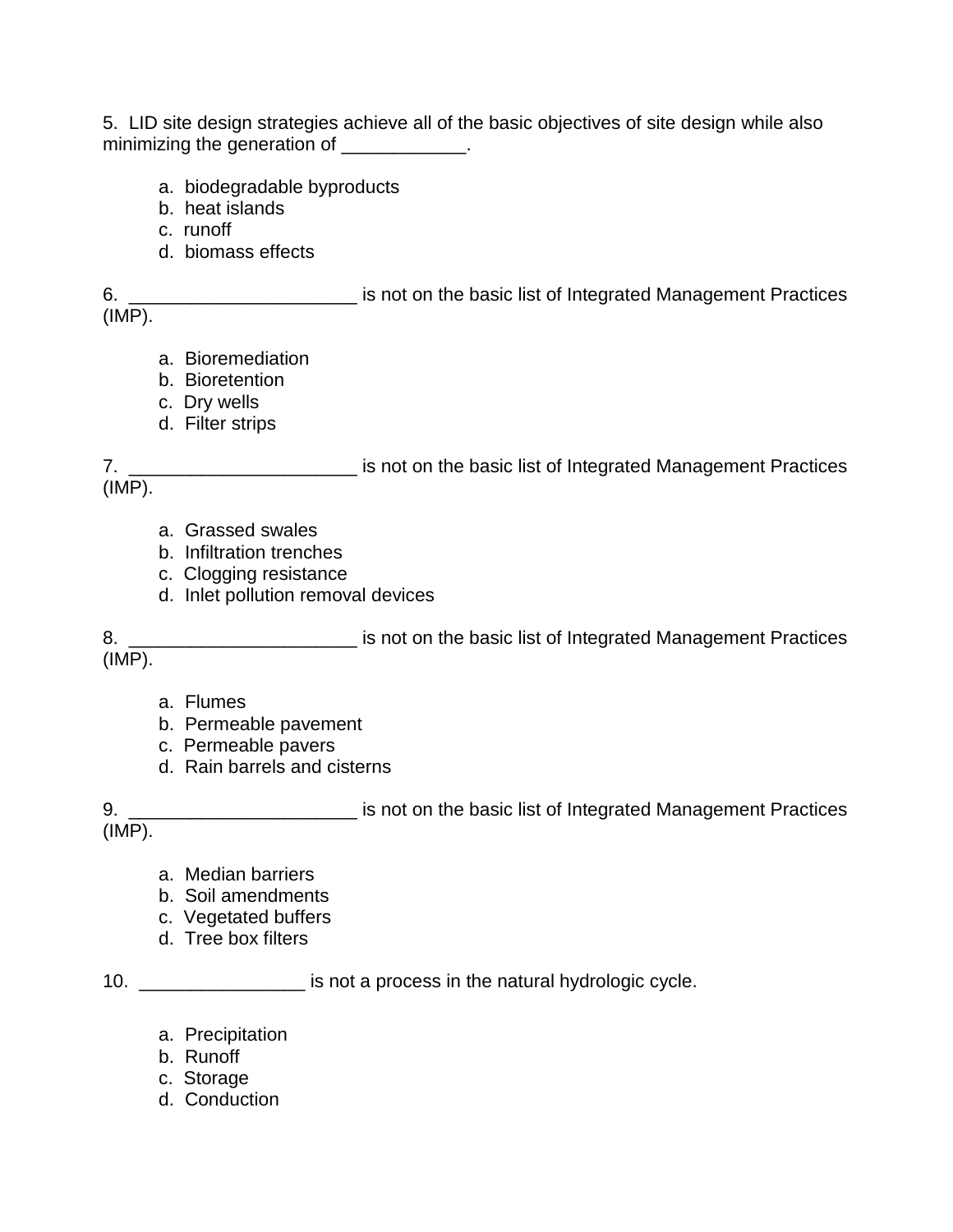#### 11. \_\_\_\_\_\_\_\_\_\_\_\_\_\_\_\_\_\_\_ is not a process in the natural hydrologic cycle.

- a. Evaporation
- b. Transpiration
- c. Respiration
- d. Subsurface flow

12. Both Low Impact Design (LID) and \_\_\_\_\_\_\_\_\_\_\_\_\_\_\_\_\_\_\_ stormwater management techniques attempt to control rates of runoff using accepted methods of hydrologic and hydraulic analysis.

- a. finite-element
- b. non-linear
- c. linear
- d. conventional

13. \_\_\_\_\_\_\_\_\_\_\_\_\_\_\_ is the return of water to the atmosphere through plants; moisture is absorbed by the roots and released through the leaves.

- a. Filtration
- b. Evaporation
- c. Transpiration
- d. Conduction

14. \_\_\_\_\_\_\_\_\_\_\_\_\_\_\_\_\_\_\_\_\_\_\_ is the loss of water from the ground by evaporation and transpiration.

- a. Transevaporation
- b. Evapotranspiration
- c. Sublimation
- d. Distillation

15. Low Impact Design (LID) designs recognize the potential of \_\_\_\_\_\_\_\_\_\_ systems to intercept and filter pollutants.

- a. natural
- b. artificial
- c. prefabricated
- d. water treatment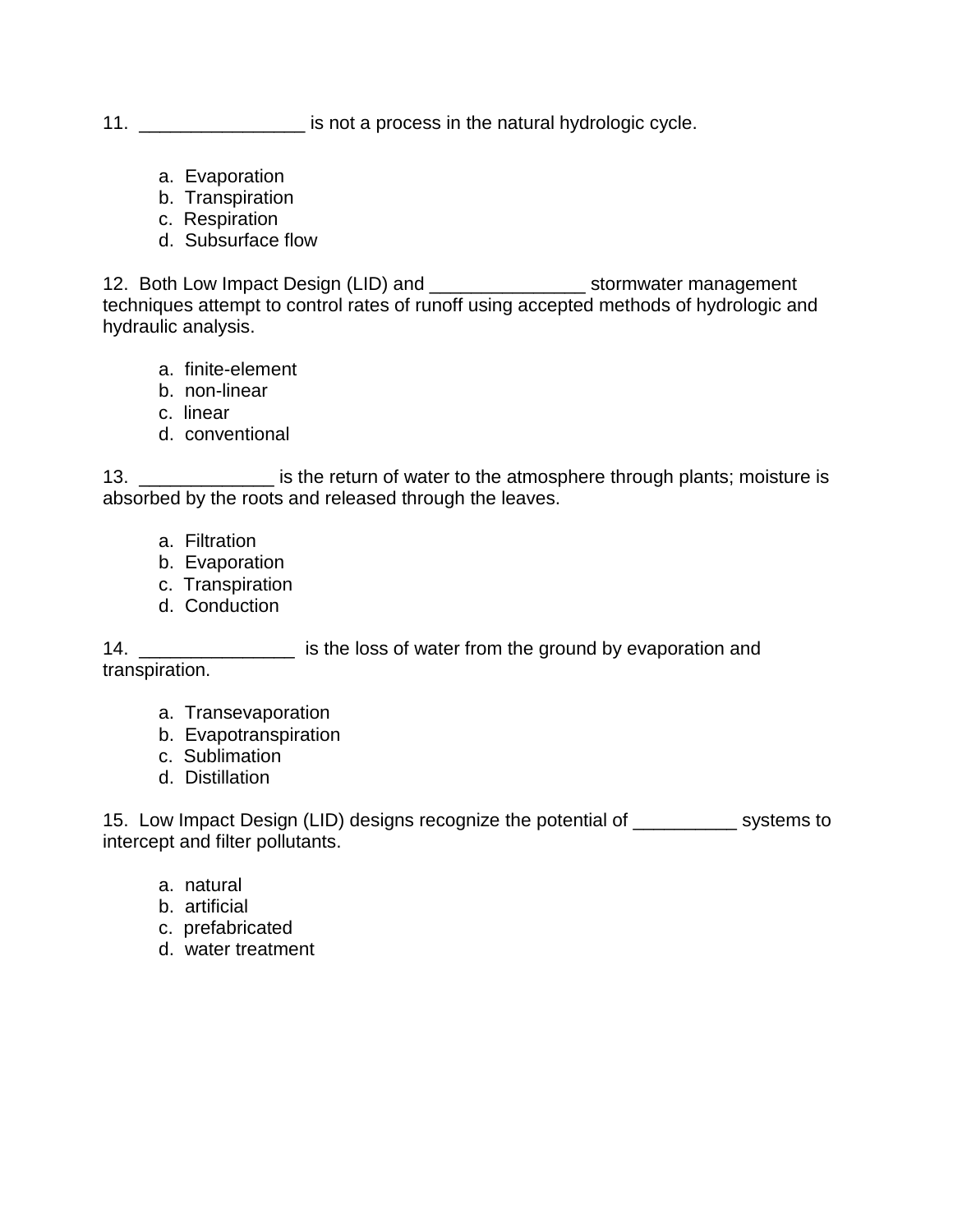16. Sites that are characterized before development by porous soils, substantial vegetative ground cover, and ungraded topography naturally perform all of the hydrologic functions below except \_\_\_\_\_\_\_\_\_\_\_\_\_\_\_\_\_\_\_\_\_\_:

- a. facilitate infiltration, evapotranspiration, retention and detention of runoff
- b. limit runoff flow rates because of ground surface roughness
- c. help control water quality through surface and subsurface filtering of pollutants and sediments
- d. aeration of retention cells

\_\_\_\_\_\_\_\_\_\_\_\_\_\_\_\_\_\_\_\_\_\_\_\_\_\_\_.

17. Maintaining areas with high soil porosity, vegetative ground cover, and shallow ponding will help meet all the following objectives except

- a. pollution control
- b. volume control

\_\_\_\_\_\_\_\_\_\_\_\_\_\_\_\_\_\_\_\_\_\_.

- c. peak control
- d. flood control

18. The LID approach to site design seeks to maintain or restore the hydrologic impacts of site development using a combination of all of the following except

- a. runoff management strategies
- b. site design techniques
- c. wildlife management techniques
- d. distributed source controls

19. In management of stormwater containing primarily gross solids with particle size grading > 5000 μm, the other crim or containing primarily gross solids with particle siz<br>grading > 5000 μm, the only LID treatment measure likely to be effective is

a. Sedimentation Basins

\_\_\_\_\_\_\_\_\_\_\_\_\_\_\_\_\_\_\_\_\_\_.

- b. Gross Pollutant Traps
- c. Grass Swales/Filter Strips
- d. Surface Flow Wetlands

20. The LID site design process is sequential and iterative, and embraces tall of the following except \_\_\_\_\_\_\_\_\_\_\_\_\_\_\_\_\_\_\_.

- a. distribute controls through micromanagement
- b. stormwater is controlled at the source
- c. stormwater receives tertiary treatment
- d. create multifunctional landscape, buildings and infrastructures